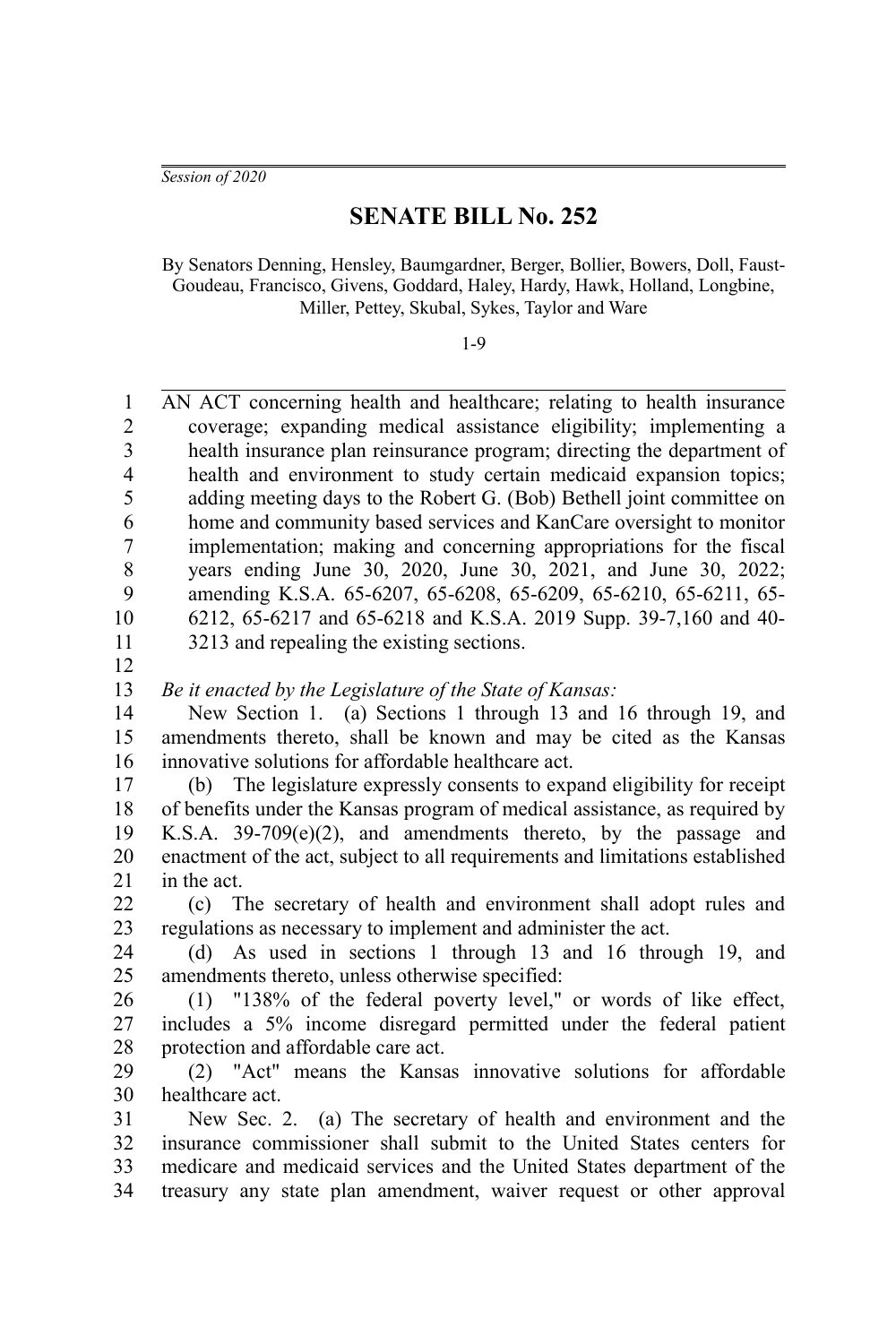request necessary to implement the act. At least 10 calendar days prior to submission of any such approval request to the United States centers for medicare and medicaid services or the United States department of the treasury, the secretary of health and environment or the insurance commissioner, as applicable, shall submit such approval request application to the state finance council. 1 2 3 4 5 6

(b) For purposes of eligibility determinations under the Kansas program of medical assistance on and after January 1, 2021, medical assistance shall be granted to any adult under 65 years of age who is not pregnant and whose income meets the limitation established in subsection (c), as permitted under the provisions of 42 U.S.C. § 1396a, as it exists on the effective date of the act, and subject to a 90% federal medical assistance percentage and all requirements and limitations established in the act. 7 8 9 10 11 12 13 14

(c) (1) The secretary of health and environment shall submit to the United States centers for medicare and medicaid services any approval request necessary to provide medical assistance eligibility to individuals described in subsection (b) whose modified adjusted gross income does not exceed 138% of the federal poverty level. 15 16 17 18 19

(2) (A) Following submission to and approval by the state finance council in accordance with sections 20 and 22, the insurance commissioner shall submit to the United States department of the treasury and the United States centers for medicare and medicaid services a waiver request under section 1332 of the federal patient protection and affordable care act, 42 U.S.C. § 18052, as it exists on the effective date of the act, for a reinsurance program for health insurance plans sold in the Kansas individual market that are qualified health plans, as defined in 42 U.S.C. § 18021(a). The insurance commissioner shall design the reinsurance program in coordination with the secretary of health and environment to offset any cost of the section 1115 waiver described in this paragraph to the United States government in order to meet federal budget neutrality requirements for medicaid waivers. The insurance commissioner shall implement the reinsurance program to begin on January 1, 2022. 20 21 22 23 24 25 26 27 28 29 30 31 32 33

(B) The secretary of health and environment shall submit to the United States centers for medicare and medicaid services a waiver request under section 1115 of the federal social security act, 42 U.S.C. § 1315, as it exists on the effective date of the act, to provide medical assistance eligibility to individuals described in subsection (b) whose modified adjusted gross income does not exceed 100% of the federal poverty level and to transition those individuals described in subsection (b) whose modified adjusted gross income is greater than 100% but does not exceed 138% of the federal poverty level to health insurance plans on the health benefit exchange in Kansas established under the federal patient protection 34 35 36 37 38 39 40 41 42 43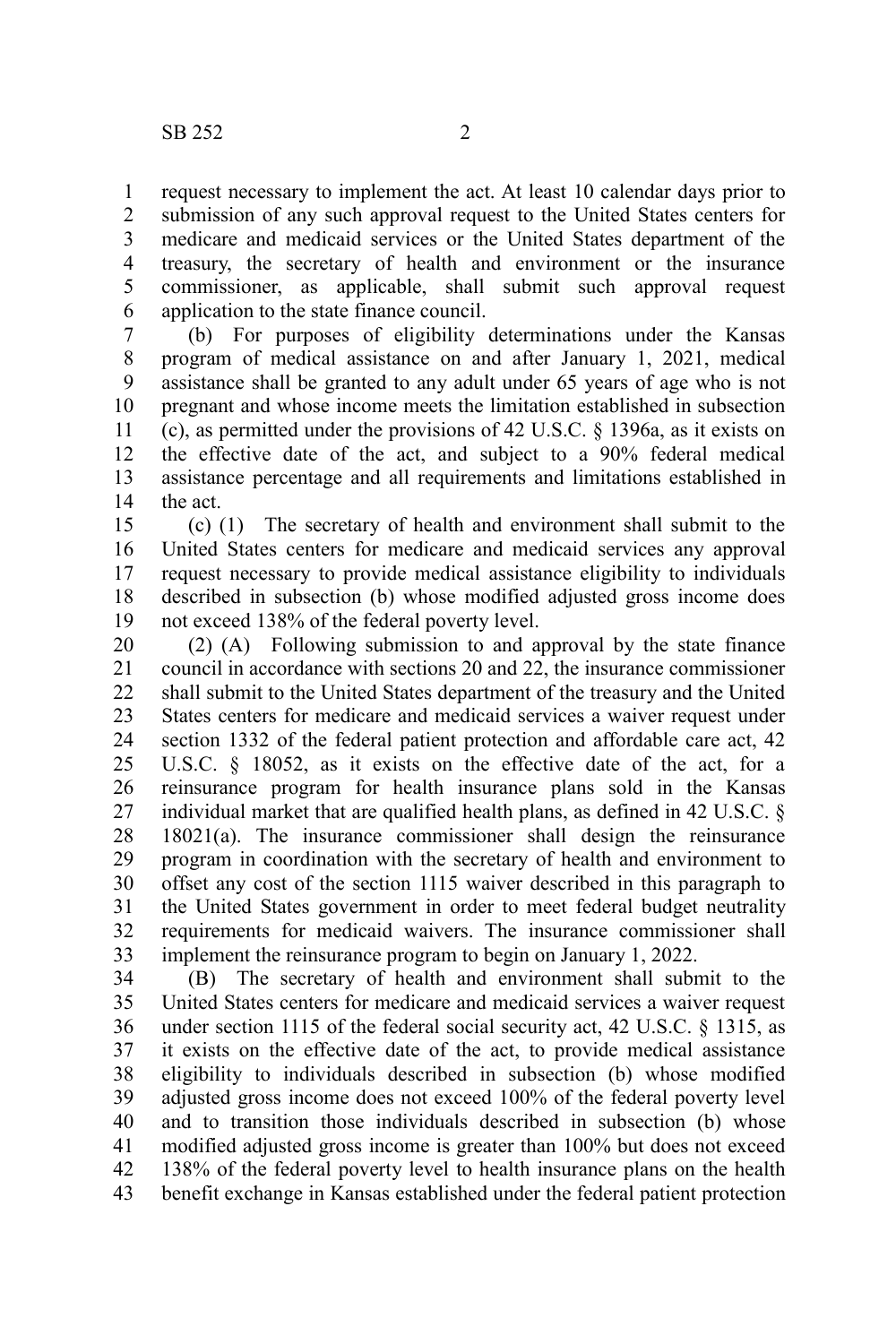and affordable care act. The secretary of health and environment shall implement medical assistance eligibility under this subparagraph to begin on January 1, 2022, in conjunction with the implementation of the reinsurance program under subparagraph (A). 1 2 3 4

(C) If the waiver request submission under subparagraph (A) is not approved by the state finance council in accordance with sections 20 and 22, or if both waiver requests under subparagraphs (A) and (B) are not approved by the United States centers for medicare and medicaid services and the United States department of the treasury, as applicable, then medical assistance eligibility under the act shall continue to be determined in accordance with paragraph (1). 5 6 7 8 9 10 11

(d) The insurance commissioner shall identify and procure a contractor for services to prepare the section 1332 waiver for a reinsurance program described in this section. Such contractor shall have experience in developing and submitting section 1332 waivers for reinsurance programs. 12 13 14 15

New Sec. 3. (a) The secretary of health and environment shall refer each non-disabled adult applying for or receiving coverage under the act who is unemployed or working less than 20 hours per week to the Kansasworks program administered by the department of commerce. The secretary of commerce shall coordinate with the secretary of health and environment to certify to the secretary of health and environment each covered individual's compliance with this section. The secretary of commerce shall maintain a unique identifier for Kansasworks participants who are covered individuals under the act to track employment outcomes and progress toward employment. 16 17 18 19 20 21 22 23 24 25

(b) The secretary of health and environment shall evaluate each new applicant for coverage under the act for education status, employment status and any factors impacting the applicant's employment status, if less than full-time employment, and shall require each applicant to acknowledge the referral required under subsection (a). Such evaluation shall be a prerequisite for coverage under the act. 26 27 28 29 30 31

(c) A full-time student enrolled in a postsecondary educational institution or technical college, as defined by K.S.A. 74-3201b, and amendments thereto, shall be exempt from the referral required under subsection (a) for each year the student is enrolled in such educational setting. 32 33 34 35 36

(d) The secretary of health and environment shall report annually to the legislature, in coordination with the secretary of commerce, on or before the first day of each regular session of the legislature regarding the employment outcomes of covered individuals under the act. 37 38 39 40

New Sec. 4. (a) (1) Except to the extent prohibited by 42 U.S.C. 1396o-1(a)(2) and (b)(3), as such provisions exist on the effective date of this act, the department of health and environment shall charge to each 41 42 43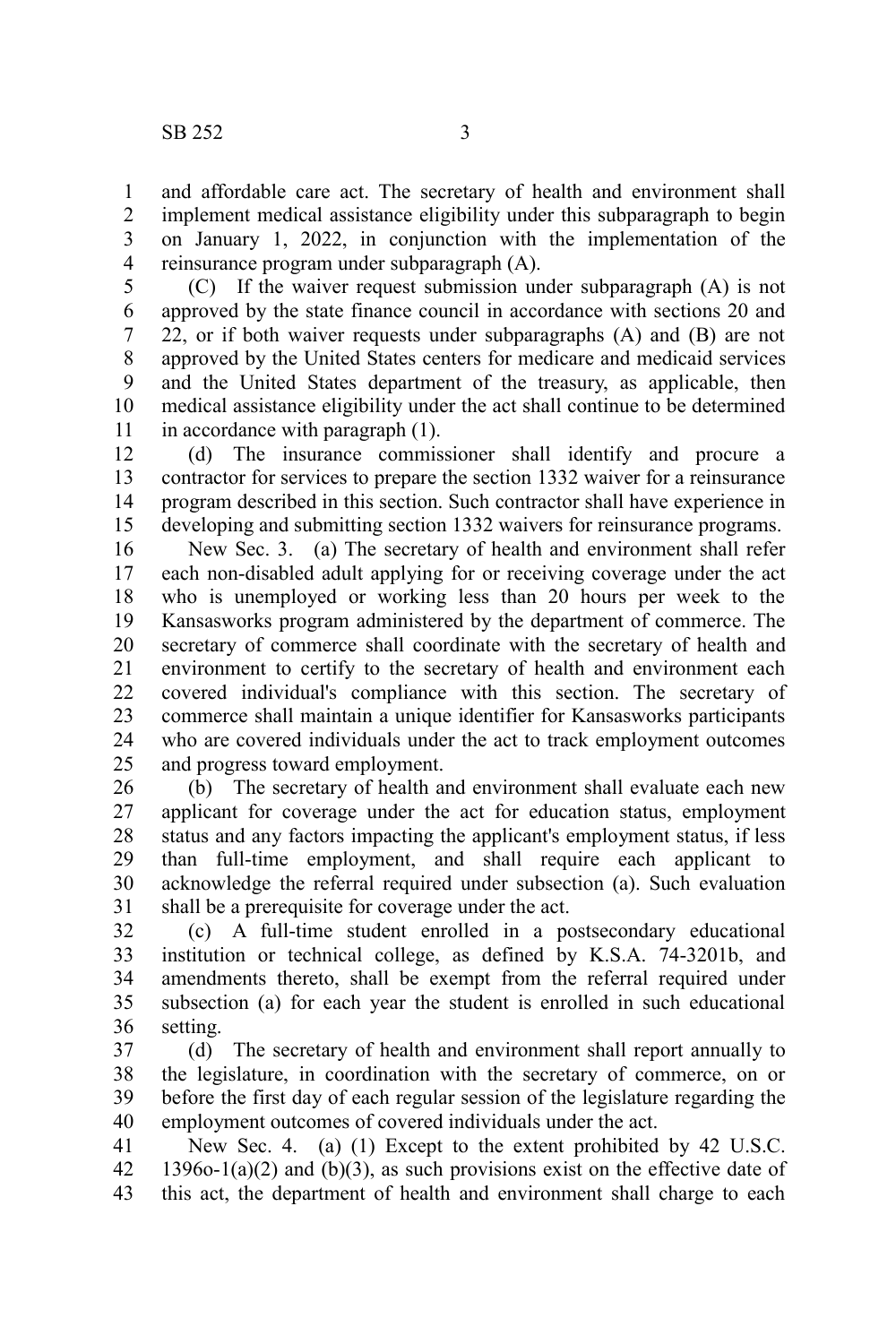covered individual described in section 2(b), and amendments thereto, a monthly fee not to exceed \$25 per individual, but not to exceed a maximum of \$100 per month per family household, as a condition of participation in the program. The department may grant a hardship exemption from payment of the monthly fee, as determined by the secretary of health and environment. 1 2 3 4 5 6

(2) The department of health and environment shall remit all moneys collected or received for monthly fees charged under this subsection, except for the federal share of such fees required to be remitted to the United States centers for medicare and medicaid services, to the state treasurer in accordance with K.S.A. 75-4215, and amendments thereto. Upon receipt of each such remittance, the state treasurer shall deposit the entire amount remitted into the state treasury to the credit of the state general fund. 7 8 9 10 11 12 13 14

(b) The department of health and environment shall utilize the debt collection procedures authorized by K.S.A. 75-6201 et seq., and amendments thereto, for a covered individual under the act who is delinquent by 60 days or more in making a monthly fee payment. 15 16 17 18

(c) The secretary of health and environment may require each managed care organization providing services under the act to collect the monthly fee charged under subsection (a) in lieu of the department. 19 20 21

(d) In January of each year, the secretary of health and environment shall submit to the house of representatives standing committee on health and human services and the senate standing committee on public health and welfare an accounts receivable report for monthly fees collected under this section during the preceding calendar year. 22 23 24 25 26

New Sec. 5. (a) The secretary of health and environment may establish a health insurance coverage premium assistance program for individuals who meet the following requirements: 27 28 29

(1) The individual has an annual income that is 100% or greater than, but does not exceed 138% of, the federal poverty level, based on the modified adjusted gross income provisions set forth in section 2001(a)(1) of the federal patient protection and affordable care act; and 30 31 32 33

(2) the individual is eligible for health insurance coverage through an employer but cannot afford the health insurance coverage premiums, as determined by the secretary of health and environment. 34 35 36

37

(b) A program established under this section shall:

(1) Contain eligibility requirements that are the same as in sections 2 and 3, and amendments thereto; and 38 39

(2) provide that an individual's payment for a health insurance coverage premium may not exceed 2% of the individual's modified adjusted gross income, not to exceed 2% of the household's modified adjusted gross income in the aggregate with any premium charged to any 40 41 42 43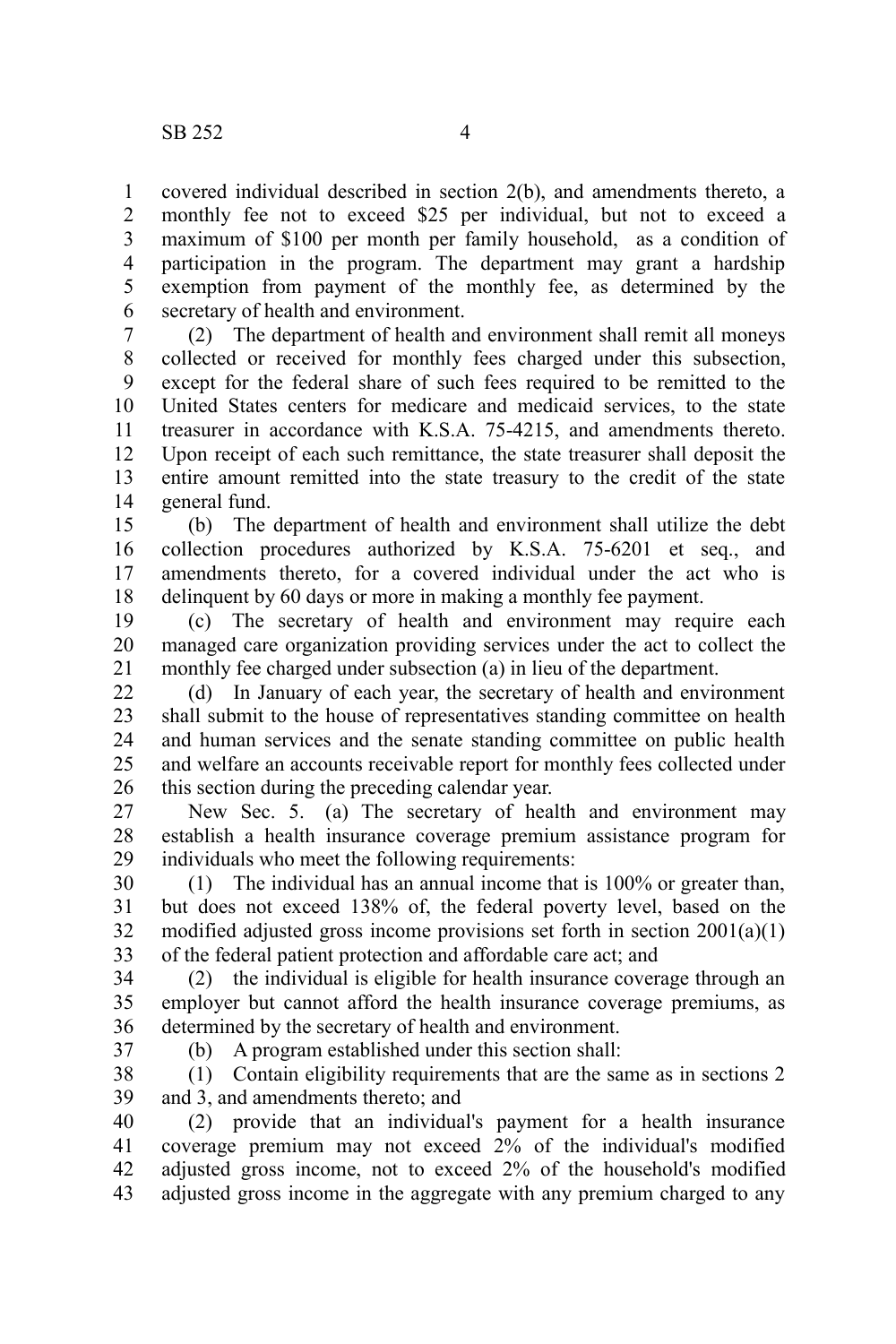other household member participating in the premium assistance program. 1

New Sec. 6. (a) Except to the extent prohibited by 42 U.S.C. § 1396u-2(a)(2), as it exists on the effective date of this act, the secretary of health and environment shall administer medical assistance benefits using a managed care delivery system using organizations subject to assessment of the privilege fee under K.S.A. 40-3213, and amendments thereto. If the United States centers for medicare and medicaid services determines that the assessment of a privilege fee provided in K.S.A. 40-3213, and amendments thereto, is unlawful or otherwise invalid, then the secretary of health and environment shall administer state medicaid services using a managed care delivery system. 2 3 4 5 6 7 8 9 10 11

(b) In awarding a contract for an entity to administer state medicaid services using a managed care delivery system, the secretary of health and environment shall: 12 13 14

(1) Not provide favorable or unfavorable treatment in awarding a contract based on an entity's for-profit or not-for-profit tax status; 15 16

(2) give preference in awarding a contract to an entity that provides health insurance coverage plans on the health benefit exchange in Kansas established under the federal patient protection and affordable care act; and 17 18 19

(3) require that any entity administering state medicaid services provide tiered benefit plans with enhanced benefits for covered individuals who demonstrate healthy behaviors, as determined by the secretary of health and environment, to be implemented on or before July 1, 2022. 20 21 22 23

New Sec. 7. If the federal medical assistance percentage for coverage of medical assistance participants described in section  $1902(a)(10)(A)(i)$ (VIII) of the federal social security act, 42 U.S.C. § 1396a, as it exists on the effective date of this section, becomes lower than 90%, then the secretary of health and environment shall terminate coverage under the act over a 12-month period, beginning on the first day that the federal medical assistance percentage becomes lower than 90%. No individual shall be newly enrolled for coverage under the act after such date. 24 25 26 27 28 29 30 31

New Sec. 8. (a) Section 7, and amendments thereto, shall be nonseverable from the remainder of the act. If the provisions of section 7, and amendments thereto, are not approved by the United States centers for medicare and medicaid services, then the act shall be null and void and shall have no force and effect. 32 33 34 35 36

(b) A denial of federal approval or federal financial participation that applies to any provision of the act not enumerated in subsection (a) shall not prohibit the secretary of health and environment from implementing any other provision of the act. 37 38 39 40

New Sec. 9. (a) All moneys collected or received by the secretary of health and environment for privilege fees collected pursuant to K.S.A. 40- 3213, and amendments thereto, connected to covered individuals under the 41 42 43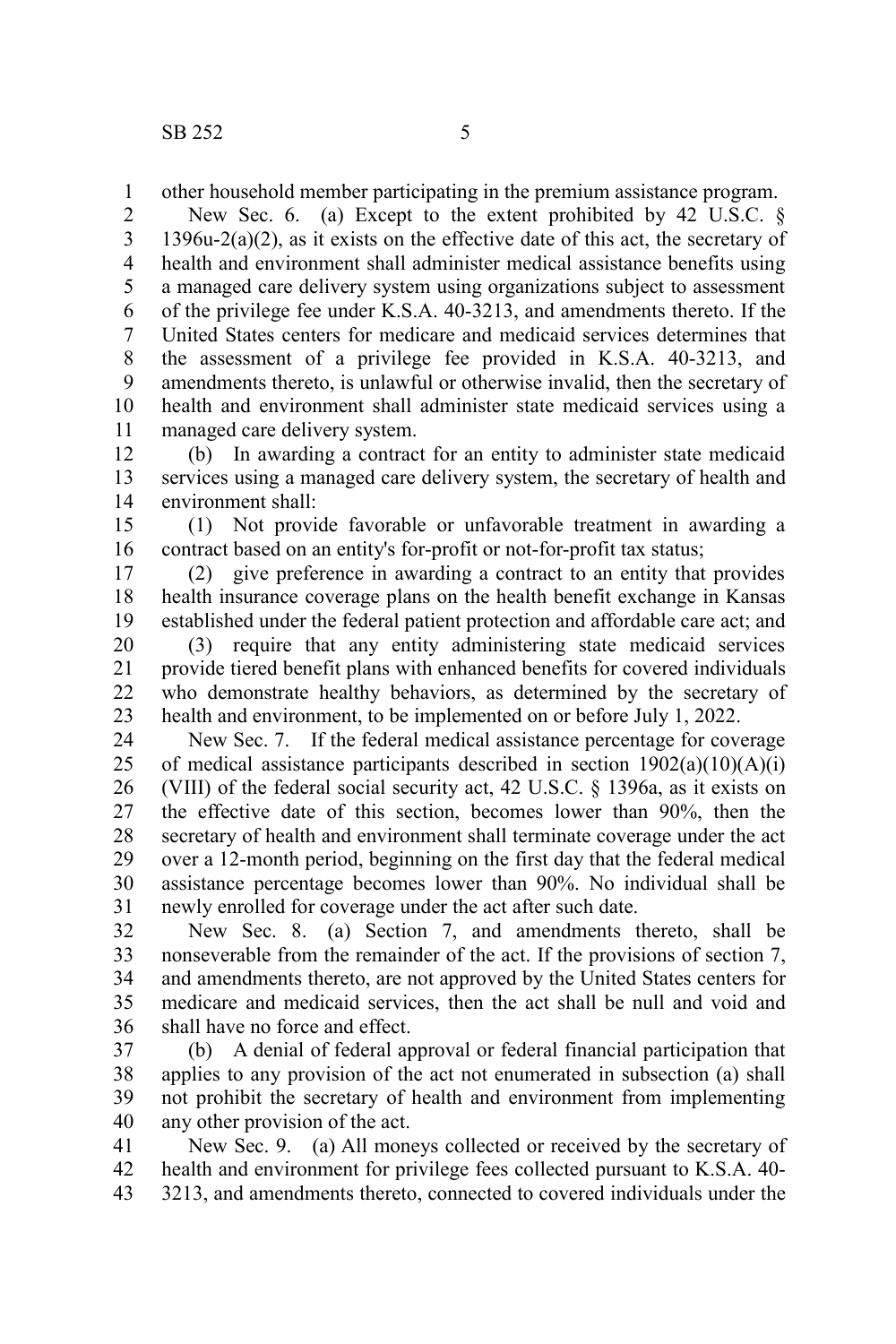act shall be remitted to the state treasurer in accordance with the provisions of K.S.A. 75-4215, and amendments thereto. Upon receipt of each such remittance, the state treasurer shall deposit the entire amount in the state treasury to the credit of the medicaid expansion privilege fee fund. 1 2 3 4 5

(b) There is hereby created in the state treasury the medicaid expansion privilege fee fund as a reappropriating fund. Moneys in the fund shall be expended for the purpose of medicaid medical assistance payments for covered individuals under the act. All expenditures from the fund shall be made in accordance with appropriation acts upon warrants of the director of accounts and reports issued pursuant to vouchers approved by the secretary of health and environment or the secretary's designee. 6 7 8 9 10 11 12

(c) The medicaid expansion privilege fee fund shall be used for the purposes set forth in the act and for no other governmental purposes. It is the intent of the legislature that the fund and the moneys deposited into the fund shall remain intact and inviolate for the purposes set forth in the act, and moneys in the fund shall not be subject to the provisions of K.S.A. 75- 3722, 75-3725a and 75-3726a, and amendments thereto. 13 14 15 16 17 18

(d) On or before the  $10<sup>th</sup>$  day of each month, the director of accounts and reports shall transfer from the state general fund to the medicaid expansion privilege fee fund interest earnings based on: 19 20 21

(1) The average daily balance of moneys in the fund for the preceding month; and 22 23

(2) the net earnings rate of the pooled money investment portfolio for the preceding month. 24 25

(e) On or before January 10, 2022, and on or before the first day of the regular session of the legislature each year thereafter, the secretary of health and environment shall prepare and deliver a report to the legislature that summarizes all expenditures from the medicaid expansion privilege fee fund, fund revenues and recommendations regarding the adequacy of the fund to support necessary program expenditures. 26 27 28 29 30 31

New Sec. 10. (a) On or before January 10, 2022, and on or before the first day of the regular session of the legislature each year thereafter, the secretary of health and environment shall prepare and deliver a report to the legislature that summarizes the cost savings achieved by the state from the movement of covered individuals from the KanCare program to coverage under the act, including, but not limited to, the MediKan program, the medically needy spend-down program and the breast and cervical cancer program. 32 33 34 35 36 37 38 39

(b) State cost savings shall be determined by calculating the cost of providing services to covered individuals in the KanCare program less the cost of services provided to covered individuals under the act. 40 41 42

New Sec. 11. (a) The secretary of corrections shall coordinate with 43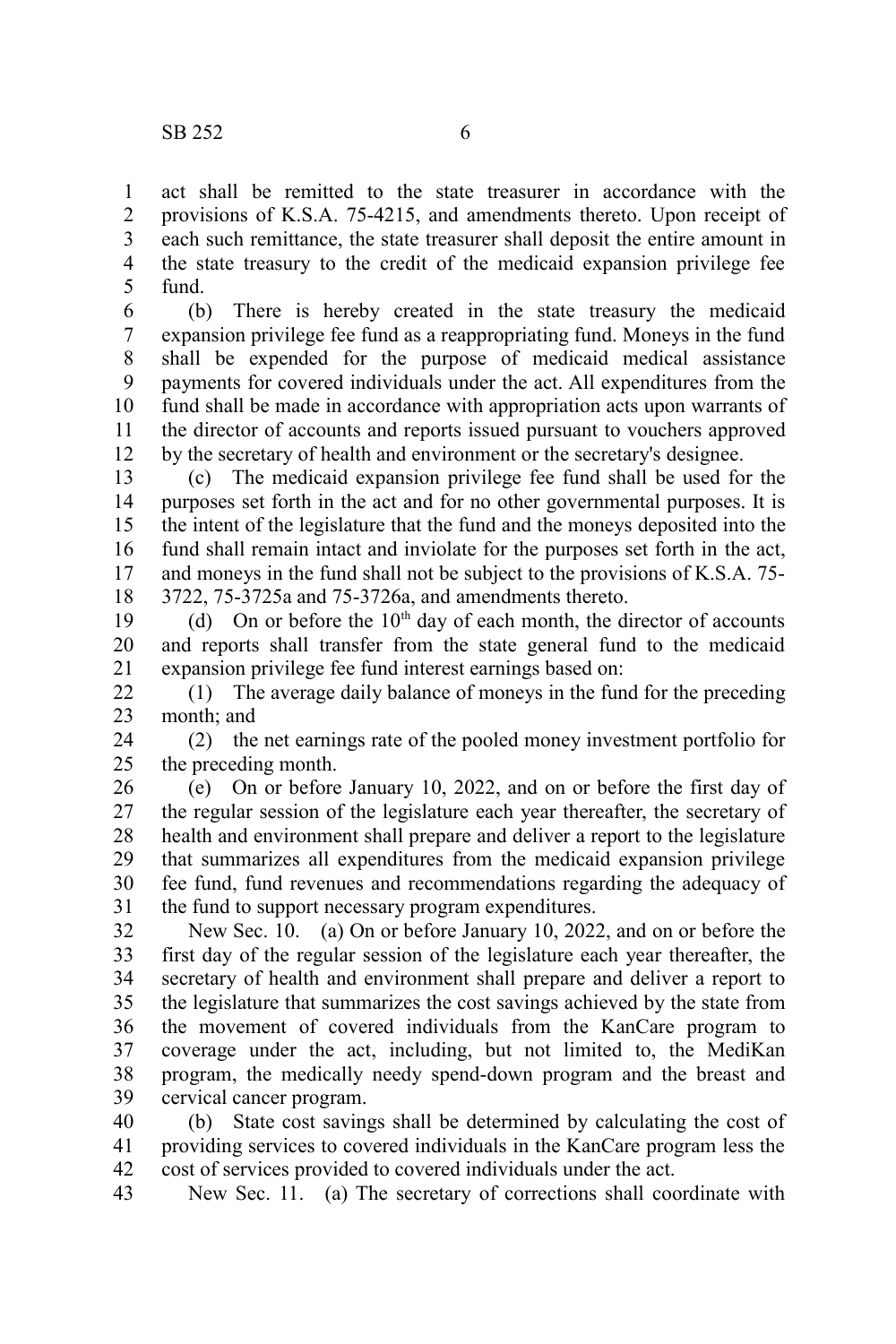county sheriffs who request assistance to assist in facilitating medicaid coverage for any state or county inmate incarcerated in a Kansas prison or jail during any time period that the inmate is eligible for coverage. 1 2 3

(b) On or before January 10, 2022, and on or before the first day of the regular session of the legislature each year thereafter, the secretary of corrections shall prepare and deliver a report to the legislature that identifies cost savings to the state from the use of the act to provide medicaid reimbursement for inmate inpatient hospitalization. 4 5 6 7 8

New Sec. 12. On or before February 15 of each year, the secretary of health and environment shall present a report to the house of representatives standing committee on appropriations and the senate standing committee on ways and means that summarizes the costs of the act and the cost savings and additional revenues generated during the preceding fiscal year. 9 10 11 12 13 14

New Sec. 13. The legislative post audit committee shall direct the legislative division of post audit to conduct an audit of the direct economic impact of the implementation of the act on the state general fund during the first two fiscal years following implementation of the act. Such audit shall be submitted to the legislature on or before the first day of the regular legislative session immediately following the end of the audited time period. 15 16 17 18 19 20 21

New Sec. 14. (a) The department of health and environment shall remit all moneys received by the department of health and environment from drug rebates associated with medical assistance enrollees to the state treasurer in accordance with the provisions of K.S.A. 75-4215, and amendments thereto. Upon receipt of each such remittance, the state treasurer shall deposit the entire amount into the state treasury to the credit of the state general fund.  $22$ 23 24 25 26 27 28

(b) The department of health and environment shall certify the amount of moneys received by such agency from drug rebates associated with medical assistance enrollees on a monthly basis and shall transmit each such certification to the director of legislative research and the director of the budget. 29 30 31 32 33

(c) Upon receipt of each such certification, the director of legislative research and the director of the budget shall include such certified amount on any monthly report prepared by the legislative research department or the division of the budget that details state general fund receipts as a separate item entitled "drug rebates" under a category of other revenue sources. 34 35 36 37 38 39

(d) This section shall take effect and be in force on and after July 1, 2021. 40 41

New Sec. 15. (a) There is hereby established in the state treasury the federal medical assistance percentage stabilization fund to be administered 42 43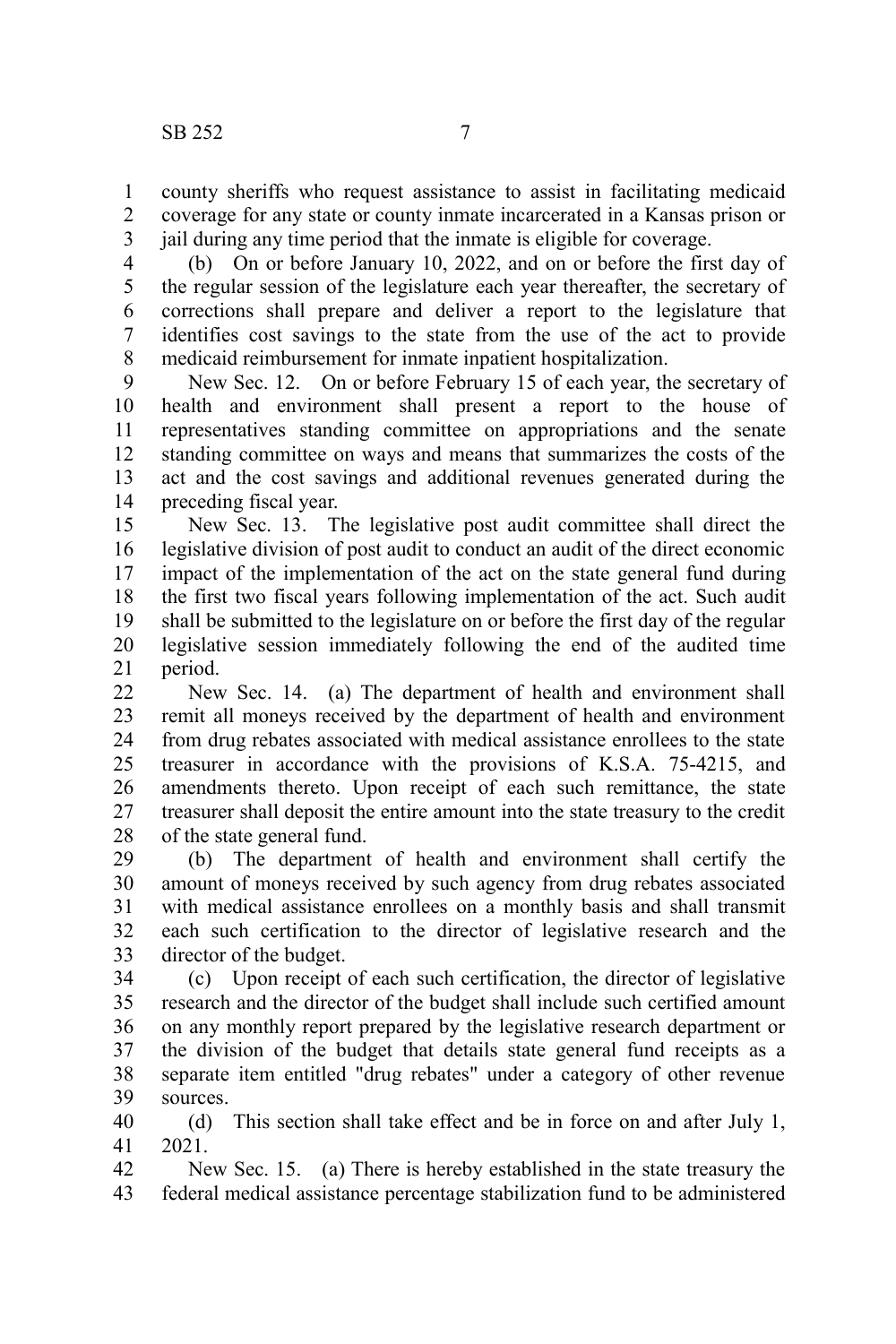by the secretary of health and environment. All expenditures from the federal medical assistance percentage stabilization fund shall be made in accordance with appropriation acts upon warrants of the director of accounts and reports issued pursuant to vouchers approved by the secretary of health and environment or the secretary's designee. 1 2 3 4 5

(b) Notwithstanding the provisions of any other statute, the attorney general is hereby authorized and directed to remit to the state treasurer, in accordance with the provisions of K.S.A. 75-4215, and amendments thereto, any moneys that are recovered by the attorney general on behalf of the state in the civil action Texas v. United States, no. 7:15-cv-00151-O (N.D. Tex.). Upon receipt of each such remittance, the state treasurer shall deposit the entire amount into the state treasury to the credit of the federal medical assistance percentage stabilization fund. 6 7 8 9 10 11 12 13

(c) Beginning in fiscal year 2021, all transfers from the federal medical assistance percentage stabilization fund shall be used during any fiscal year to fund any additional title XIX costs incurred due to any decrease to the federal medical assistance percentage for the state of Kansas. 14 15 16 17 18

(d) Each fiscal year, on December 1 and June 30, beginning in fiscal year 2021, the secretary shall determine and certify the estimated amount of any reduced or increased title XIX costs incurred due to any increase or decrease to the federal medical assistance percentage for the state of Kansas in the current fiscal year. The secretary shall certify each such amount to the director of accounts and reports and shall transmit a copy of each such certification to the director of the budget and the director of legislative research. Upon receipt of any such certification indicating reduced costs, the director of accounts and reports shall transfer such certified amount of moneys from the state general fund to the federal medical assistance percentage stabilization fund. Upon receipt of any such certification indicating increased costs, the director of accounts and reports shall transfer such certified amount of moneys from the federal medical assistance percentage stabilization fund to the state general fund. 19 20 21 22 23 24 25 26 27 28 29 30 31 32

(e) The federal medical assistance percentage stabilization fund and any other moneys transferred pursuant to this section shall be used for the purposes set forth in this section and for no other governmental purposes. It is the intent of the legislature that the funds and the moneys deposited into this fund shall remain intact and inviolate for the purposes set forth in this section. 33 34 35 36 37 38

(f) As used in this section, "moneys that are recovered" includes damages, penalties, attorney fees, costs, disbursements, refunds, rebates or any other monetary payment made or paid by any defendant by reason of any judgment, consent decree or settlement, after payment of any costs or fees allocated by court order. 39 40 41 42 43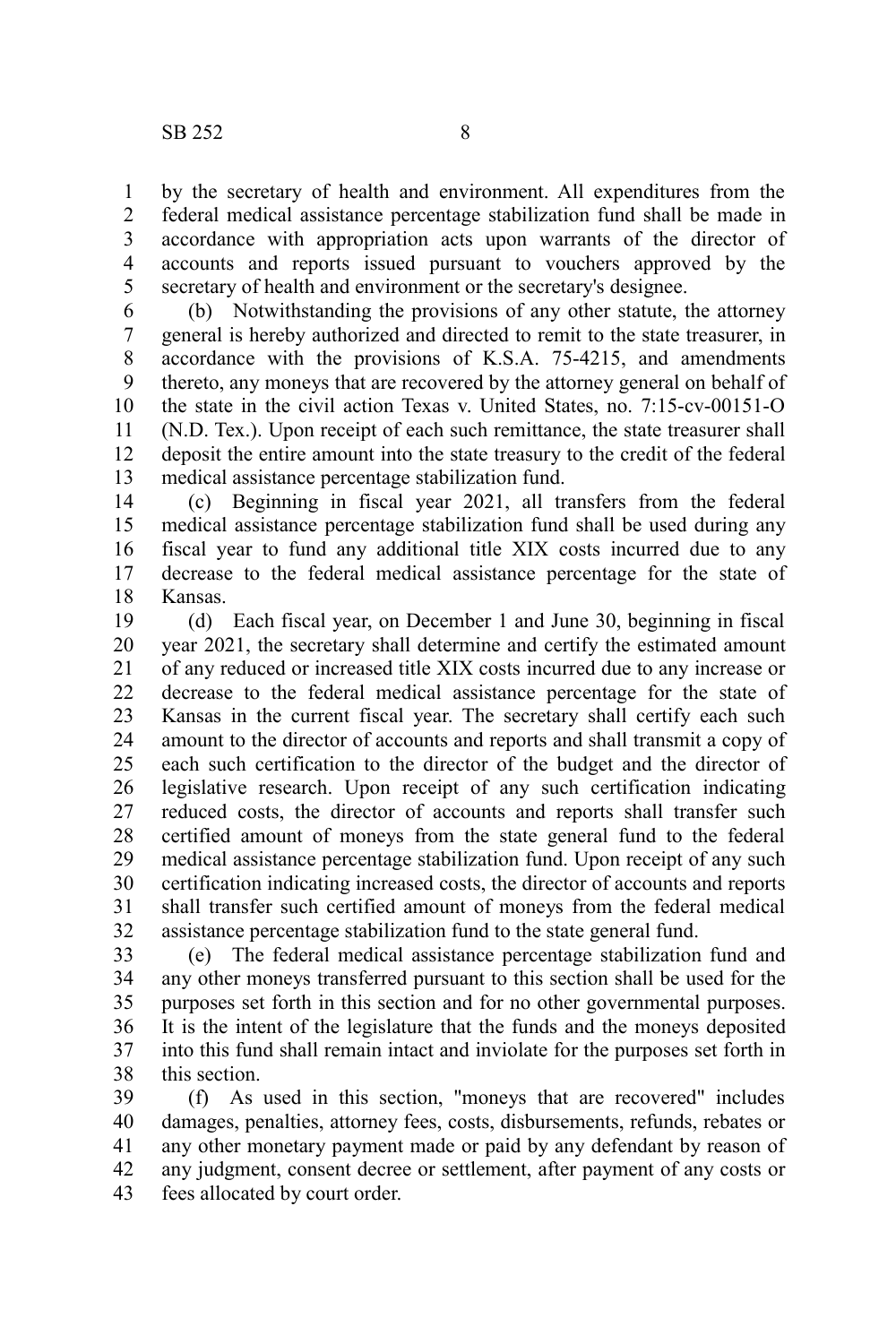(g) On or before September 1 of each year, the secretary of health and environment shall submit an annual report to the legislature and the legislative budget committee. The report shall include details of actual expenditures related to adjustments of the federal medical assistance percentage for the state of Kansas and all certified amounts transferred in and out of the federal medical assistance percentage stabilization fund. 1 2 3 4 5 6

7

New Sec. 16. (a) As used in this section:

(1) "Contractor" means a professional firm with experience in conducting rural hospital transformation projects and experience working in the state of Kansas. 8 9 10

11

(2) "Department" means the department of health and environment.

(3) "Implementation support" means support in implementing a transformation plan by one or more contractors in close collaboration with a target hospital. 12 13 14

(4) "Rural hospital" means a hospital located outside of a major urban or suburban area, but may be located within a metropolitan statistical area, as defined by the department. 15 16 17

(5) "Rural hospital transformation program" means a program administered by the department to support rural hospitals in assessing viability and identifying new delivery models, strategic partnerships and implementing financial reform, delivery system reform or operational changes that enable continued provision of healthcare services in and improving the health of rural communities. 18 19 20 21 22 23

(6) "Rural primary health center pilot initiative" means a program to support rural communities by preserving access to healthcare services and improving the health of the population through statutory and regulatory changes. 24 25 26 27

(7) "Target hospital" means a rural hospital determined to be eligible by the department for the rural hospital transformation program. 28 29

(8) "Transformation plan" means a strategic plan developed by one or more contractors in close collaboration with a target hospital and local community stakeholders to provide recommendations and actionable steps to preserve healthcare services in the target hospital's community. 30 31 32 33

(b) The department shall establish an advisory committee comprised of one or more representatives from each of the following: The department of health and environment; the department of labor; the state board of regents; the Kansas hospital association; the Kansas medical society; the community care network of Kansas; the association of community mental health centers of Kansas; the state board of healing arts; the Kansas farm bureau; the emergency medical services board; and other public and private stakeholders as deemed appropriate by the department. 34 35 36 37 38 39 40 41

(c) The department, in coordination with the advisory committee, shall establish and manage the rural hospital transformation program and 42 43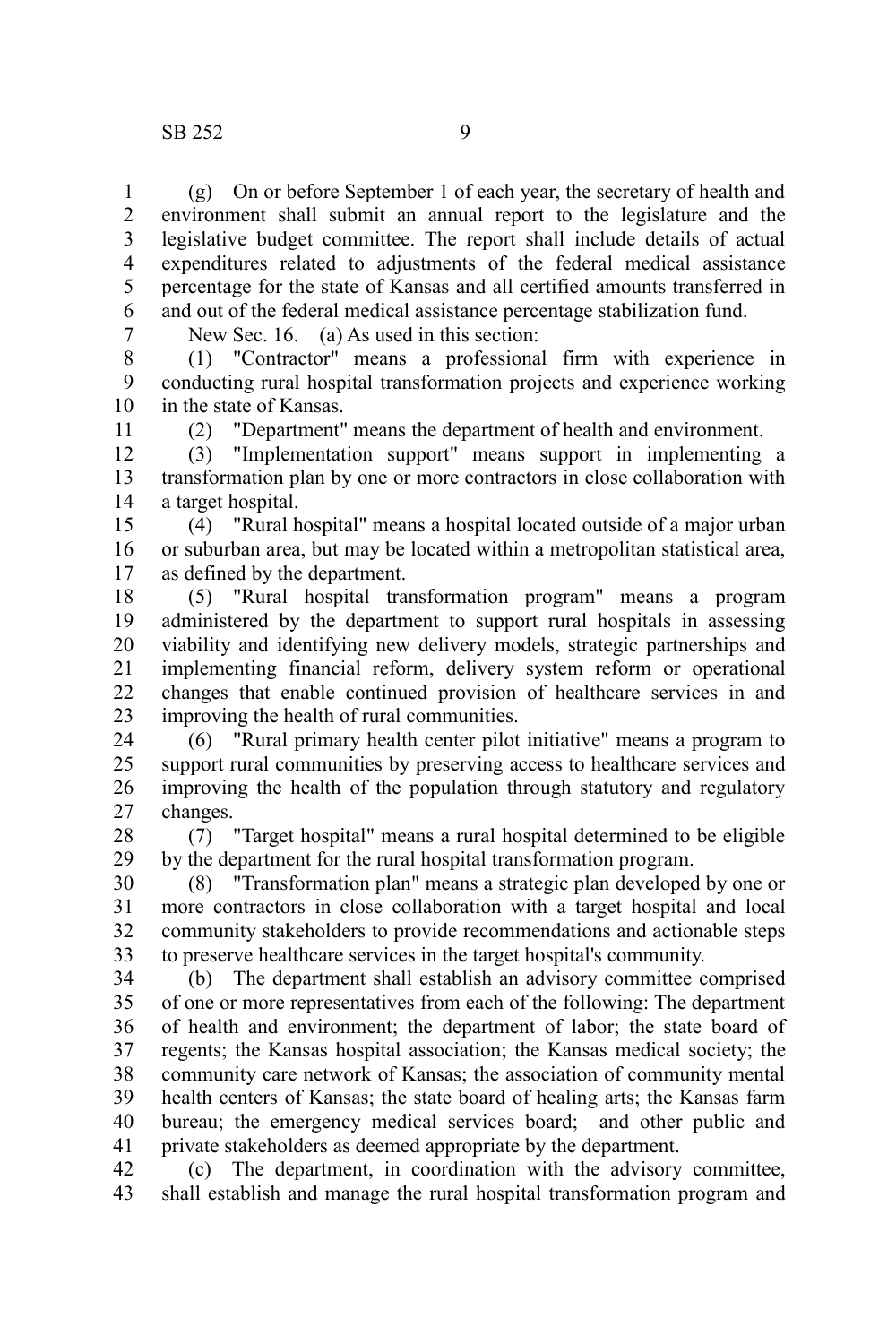shall identify one or more contractors to provide consultation to each approved target hospital for the creation of a transformation plan, including: 1 2 3

(1) Assessing community health needs by analyzing patient access and utilization patterns and social determinants of health, including transportation, housing and food security, that impact health outcomes; 4 5 6

(2) understanding the landscape of rural healthcare, including hospital-based and outpatient services; 7 8

(3) developing hospital-specific strategic and operational transformation plans tailored to the target hospital and community to improve viability; 9 10 11

(4) providing support for the target hospital to implement the transformation plan; and 12 13

(5) engaging with local healthcare and other community leaders and residents to develop a holistic understanding of promising practices, opportunities and barriers to care. 14 15 16

(d) A target hospital may submit an application to the department for review and approval to receive consultation from identified contractors for the development of a transformation plan. Such application shall be made on a form and in a manner determined by the department, in coordination with the advisory committee. 17 18 19 20 21

(e) Each transformation plan shall be developed through coordination between the contractor, target hospital, target hospital community stakeholders and other appropriate stakeholders. The transformation plan shall include a timeline for implementation and shall be submitted to the department. The department shall receive periodic progress updates on the implementation of the transformation plan, as determined by the department, and monitor the progress of target hospitals. 22 23 24 25 26 27 28

(f) The department, in coordination with the advisory committee, shall identify state statutes and rules and regulations that may need to be amended or otherwise altered to permit eligible hospitals to participate in the rural primary health center pilot initiative. 29 30 31 32

(g) The department shall coordinate with the Kansas hospital association to submit an application to the United States centers for medicare and medicaid services to permit the establishment of the rural primary health center pilot initiative. 33 34 35 36

(h) The department shall provide periodic updates on the rural health transformation program and the rural primary health center pilot initiative to the house of representatives standing committee on health and human services and the senate standing committee on public health and welfare upon the request of each such committee. 37 38 39 40 41

New Sec. 17. (a) The insurance department shall analyze and prepare a report detailing any cost shifting from hospitals to commercial health 42 43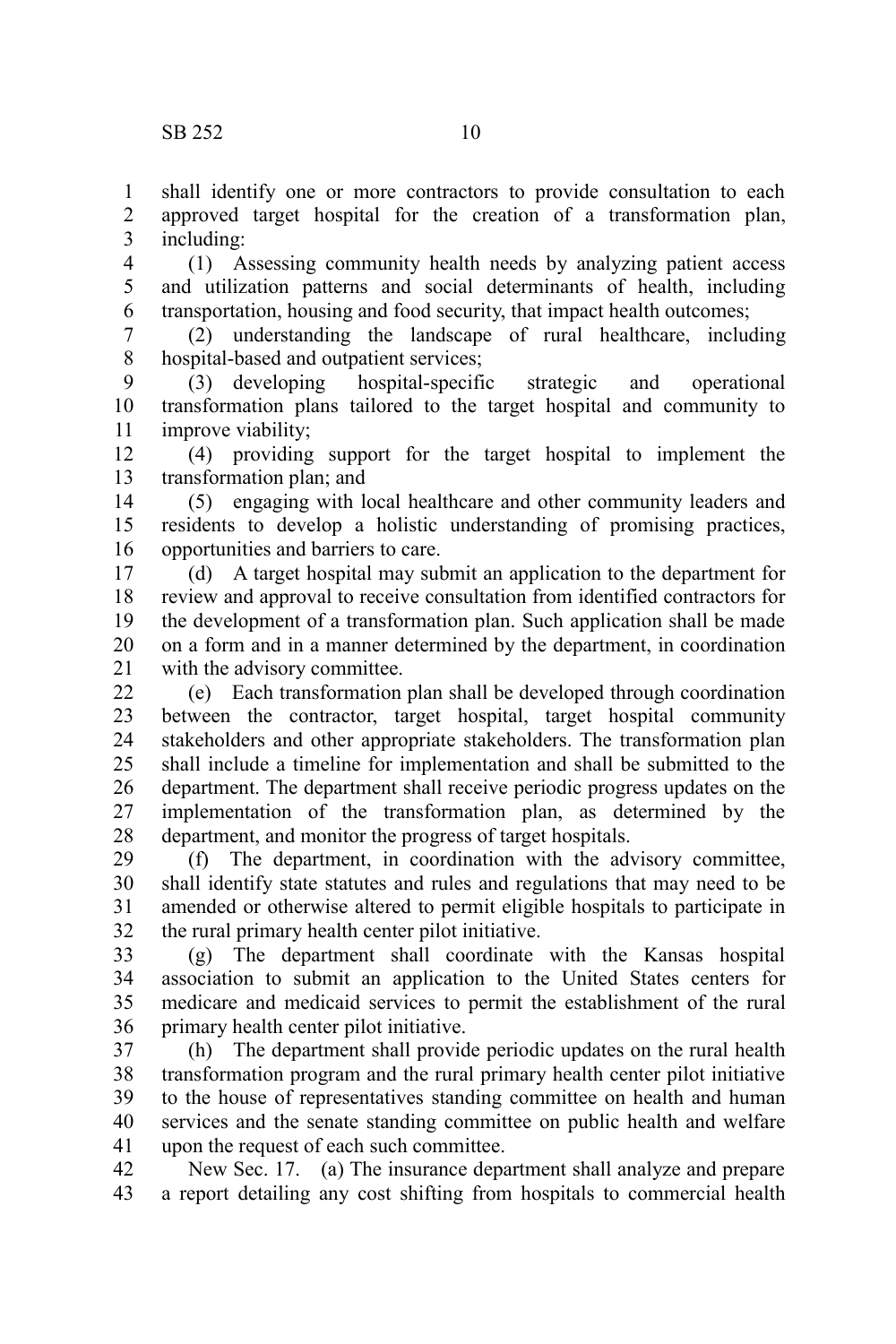insurance plans as a result of implementation of the Kansas innovative solutions for affordable healthcare act. 1 2

(b) The insurance department shall compile such report using data from the Kansas health insurance informations system, data calls and other data sources available to the department. Using such data, the insurance department shall determine a base rate paid to hospitals in Kansas for healthcare services from commercial insurance companies as a percentage of the current published medicare allowable rates established by the United States centers for medicare and medicaid services, categorized by the seven geographic rating areas in Kansas established by the United States centers for medicare and medicaid services. 3 4 5 6 7 8 9 10 11

(c) Such report shall include such data for the current calendar year and historical data for the 10 years prior to such year, except that such historical data shall not include data prior to calendar year 2018. 12 13 14

(d) Such report shall be submitted to the house of representatives standing committee on health and human services and the senate standing committee on public health and welfare on or before January 10, 2022, and on or before the first day of the regular session of the legislature each year thereafter. 15 16 17 18 19

New Sec. 18. (a) The insurance department shall study and prepare a report on any risks and benefits associated with converting the health benefit exchange operated in Kansas under the federal patient protection and affordable care act from a federally facilitated health benefit exchange to a state-based health benefit exchange. To assist with the completion of such study and report, the insurance department shall identify and procure a contractor with experience in developing a state-based health benefit exchange under the federal patient protection and affordable care act. 20 21 22 23 24 25 26 27

(b) Such study and report shall include, but not be limited to, any financial impacts to commercial health insurance premium rates from such conversion and any additional flexibility allowed to the state in plan design, benefits and income levels on a state-based health benefit exchange. 28 29 30 31 32

(c) Such study and report shall be submitted to the house of representatives standing committee on health and human services and the senate standing committee on public health and welfare on or before January 11, 2021. 33 34 35 36

New Sec. 19. (a) The secretary of health and environment, in coordination with the Kansas hospital association, Kansas medical society, community care network of Kansas and other private and public stakeholders as deemed appropriate by the secretary, shall establish a task force to develop a plan to measure and report uncompensated care provided by Kansas healthcare providers and hospitals when reimbursement for care provided to a patient is not collected. 37 38 39 40 41 42 43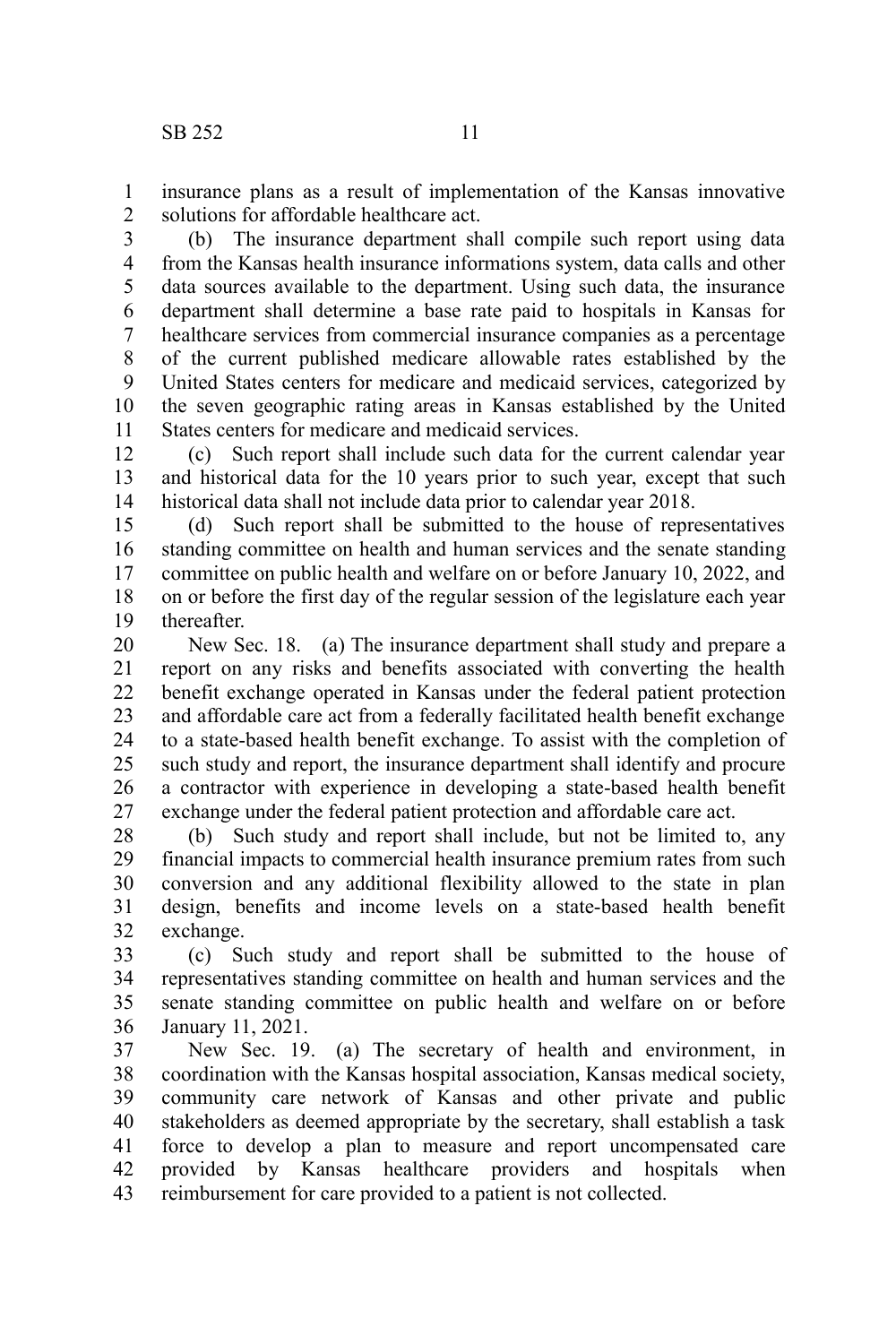### SB 252 12

(b) The task force shall define "uncompensated care" to include, but not be limited to: 1 2

(1) "Charity care," defined as expenses for care for which the hospital never expects to be reimbursed; 3 4

(2) "bad debt," defined as expenses incurred when a hospital cannot obtain reimbursement for services because the patient is unable or unwilling to pay for such services; and 5 6 7

(3) "uncompensated care," defined as the sum of bad debt and charity care expenses. 8 9

(c) The task force shall identify and research data elements that are already available, in order to minimize administrative burdens on healthcare providers and hospitals. 10 11 12

(d) Such report shall include such data for the current calendar year and historical data for the 10 years prior to such year, except that such historical data shall not include data prior to calendar year 2018. 13 14 15

(e) Such report shall be submitted to the house of representatives standing committee on health and human services and the senate standing committee on public health and welfare on or before January 10, 2022, and on or before the first day of the regular session of the legislature each year thereafter. 16 17 18 19 20

21 22 Sec. 20.

### INSURANCE DEPARTMENT

(a) Notwithstanding the provisions of K.S.A. 39-709(e)(2) or 40-112, and amendments thereto, or any other statute to the contrary, during the fiscal years ending June 30, 2020, and June 30, 2021, in addition to the other purposes for which expenditures may be made by the above agency from moneys appropriated from the insurance department service regulation fund for fiscal years 2020 and 2021 by section 47(a) of chapter 68 of the 2019 Session Laws of Kansas, this or any other appropriation act of the 2020 regular session of the legislature, expenditures shall be made by the above agency from such moneys to: 23 24 25 26 27 28 29 30 31

(1) (A) Study any risks and benefits associated with converting the health benefit exchange operated in Kansas under the federal patient protection and affordable care act from a federally facilitated health benefit exchange to a state-based health benefit exchange; 32 33 34 35

(B) procure the services of a contractor with experience in developing a state-based health benefit exchange in order to facilitate such study; and 36 37

(C) submit a report based on such study to the legislature on or before January 11, 2021; and 38 39

(2) (A) prepare a waiver request under section 1332 of the federal patient protection and affordable care act, 42 U.S.C. § 18052, as it exists on the effective date of the act, including any required actuarial analysis, for submission to the United States centers for medicare and medicaid 40 41 42 43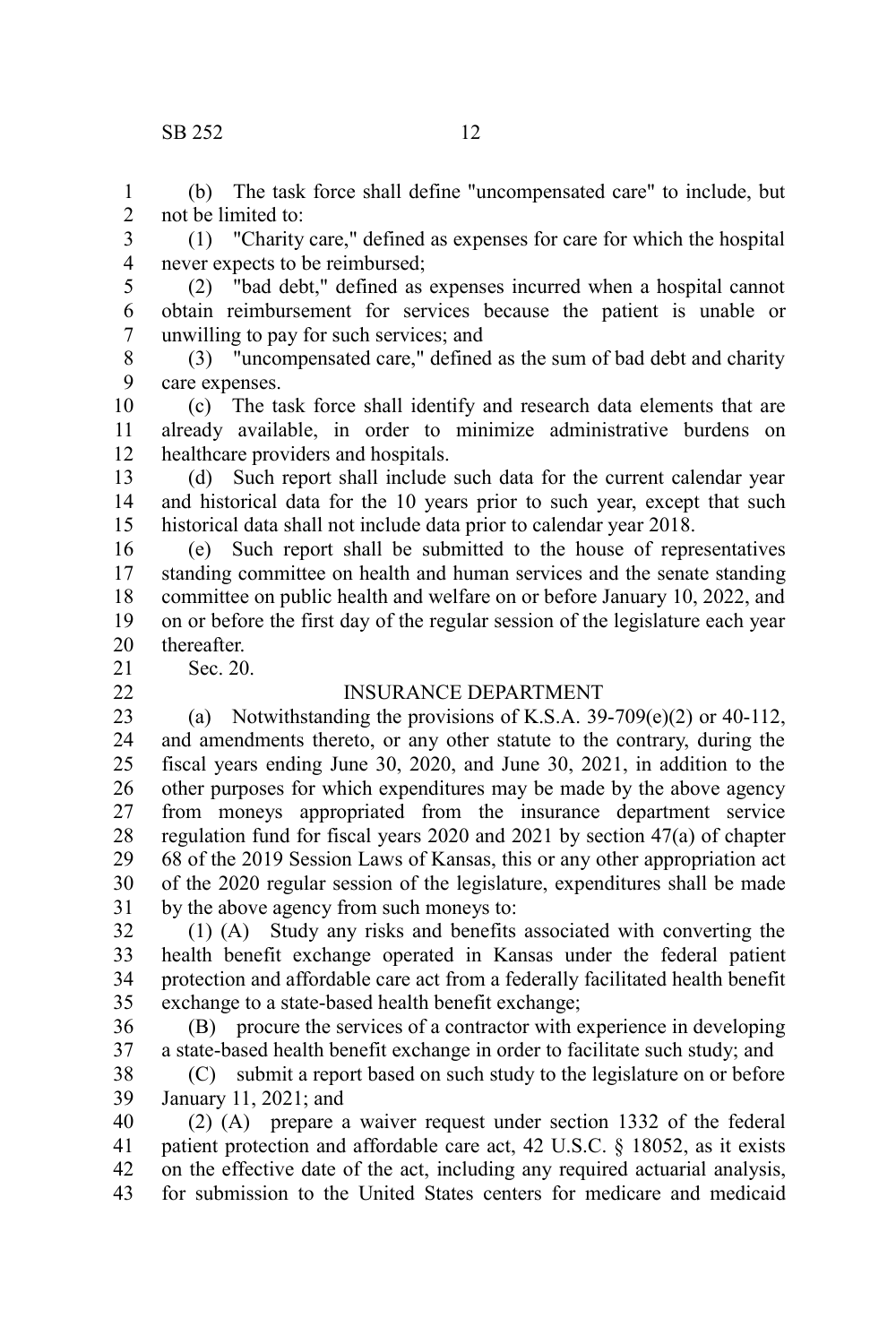services to implement a reinsurance program for health insurance plans on the health benefit exchange in Kansas established under the federal patient 1 2

protection and affordable care act, except that such request shall not be submitted without authorization by the state finance council in accordance with section 22; 3 4 5

(B) procure the services of a contractor with experience in developing section 1332 waivers for reinsurance programs to prepare such waiver request; 6 7 8

(C) develop such waiver request in coordination with the secretary of health and environment to offset costs associated with any potential expansion of medical assistance benefits, including scenarios for expansion for individuals with a modified adjusted gross income not exceeding 100% and 138% of the federal poverty level; 9 10 11 12 13

(D) determine the extent to which a \$35 million annual appropriation for a health insurance plan reinsurance program would decrease health insurance premiums on the health benefit exchange in Kansas; and 14 15 16

(E) not later than 150 days after the effective date of this act, submit such prepared waiver request and actuarial analysis to the state finance council for approval prior to submission to the United States centers for medicare and medicaid services. 17 18 19 20

Sec. 21. 21

22 23

# DEPARTMENT OF HEALTH AND ENVIRONMENT –

DIVISION OF HEALTH CARE FINANCE

(a) During the fiscal years ending June 30, 2020, and June 30, 2021, in addition to the other purposes for which expenditures may be made by the above agency from moneys appropriated from the state general fund or from any special revenue fund or funds for fiscal years 2020 and 2021 by section 81 of chapter 68 of the 2019 Session Laws of Kansas, this or any other appropriation act of the 2020 regular session of the legislature, expenditures shall be made by the above agency from such moneys to submit to the United States centers for medicare and medicaid services, prior to January 1, 2021, a waiver request to allow for medicaid reimbursement for inpatient psychiatric acute care. 24 25 26 27 28 29 30 31 32 33

(b) On the effective date of this act, the provisions of section 81(l) of chapter 68 of the 2019 Session Laws of Kansas shall be null and void and shall have no force and effect. 34 35 36

Sec. 22. 37

38

### STATE FINANCE COUNCIL

(a) There is appropriated for the above agency from the state general fund for the fiscal year ending June 30, 2022, the following: 39 40

Health insurance plan reinsurance............................................. \$35,000,000 41

- *Provided*, That all moneys in the health insurance plan reinsurance account 42
- shall be used for the insurance department to implement the health 43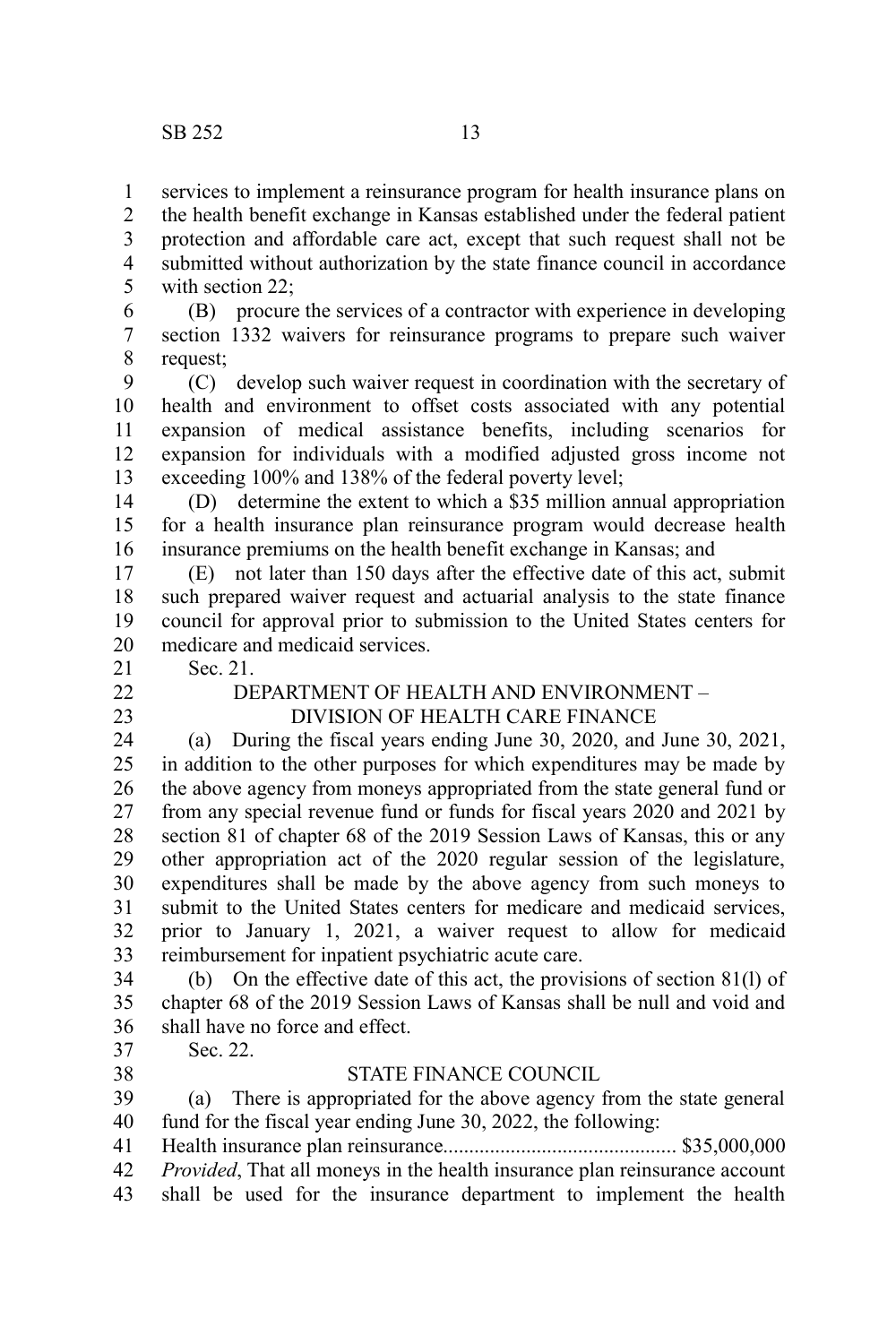insurance plan reinsurance program established by the Kansas innovative solutions for affordable healthcare act and section 21: *Provided further*, That the state finance council is hereby authorized to approve the implementation of the health benefit reinsurance program to commence on January 1, 2022: *And provided further*, That the state finance council acting on this matter is hereby characterized as a matter of legislative delegation and subject to the guidelines prescribed in K.S.A. 75-3711c(c), and amendments thereto, except that the state finance council may act upon such matter while the legislature is in session. 1 2 3 4 5 6 7 8 9

Sec. 23. K.S.A. 2019 Supp. 39-7,160 is hereby amended to read as follows: 39-7,160. (a) There is hereby established the Robert G. (Bob) Bethell joint committee on home and community based services and KanCare oversight. The joint committee shall review the number of individuals who are transferred from state or private institutions and longterm care facilities to the home and community based services and the associated cost savings and other outcomes of the money-follows-theperson program. The joint committee shall review the funding targets recommended by the interim report submitted for the 2007 legislature by the joint committee on legislative budget and use them as guidelines for future funding planning and policy making. The joint committee shall have oversight of savings resulting from the transfer of individuals from state or private institutions to home and community based services. As used in K.S.A. 2019 Supp. 39-7,159 through 39-7,162, and amendments thereto, "savings" means the difference between the average cost of providing services for individuals in an institutional setting and the cost of providing services in a home and community based setting. The joint committee shall study and determine the effectiveness of the program and cost-analysis of the state institutions or long-term care facilities based on the success of the transfer of individuals to home and community based services. The joint committee shall consider the issues of whether sufficient funding is provided for enhancement of wages and benefits of direct individual care workers and their staff training and whether adequate progress is being made to transfer individuals from the institutions and to move them from the waiver waiting lists to receive home and community based services. The joint committee shall review and ensure that any proceeds resulting from the successful transfer be applied to the system of provision of services for long-term care and home and community based services. The joint committee shall monitor and study the implementation and operations of the home and community based service programs, the children's health insurance program, the program for the all-inclusive care of the elderly and the state medicaid programs including, but not limited to, access to and quality of services provided and any financial information and budgetary issues. Any state agency shall provide data and information on 10 11 12 13 14 15 16 17 18 19 20 21 22 23 24 25 26 27 28 29 30 31 32 33 34 35 36 37 38 39 40 41 42 43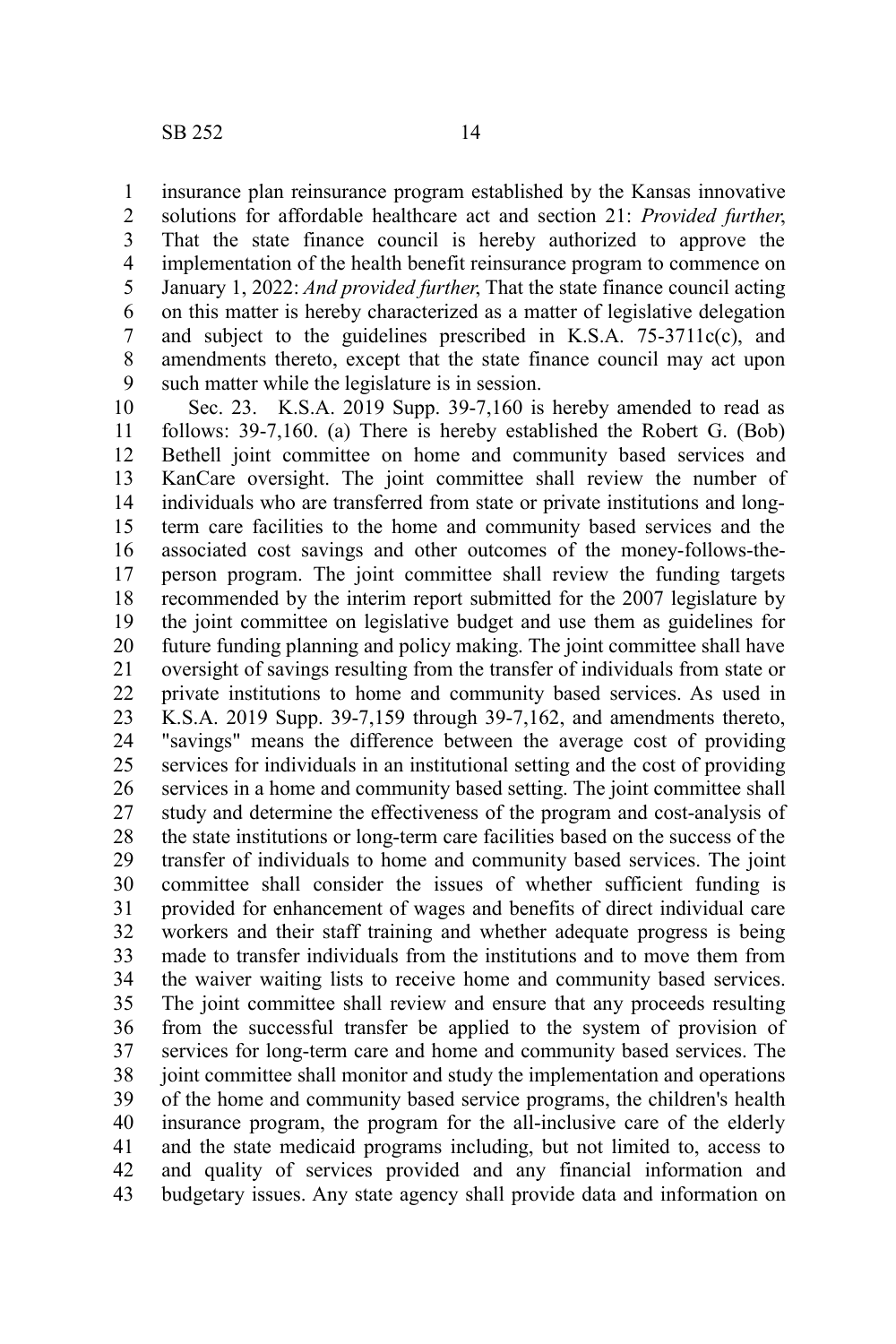KanCare programs, including, but not limited to, pay for performance measures, quality measures and enrollment and disenrollment in specific plans, KanCare provider network data and appeals and grievances made to the KanCare ombudsman, to the joint committee, as requested. 1 2 3 4

(b) The joint committee shall consist of 11 members of the legislature appointed as follows: (1) Two members of the house committee on health and human services appointed by the speaker of the house of representatives; (2) one member of the house committee on health and human services appointed by the minority leader of the house of representatives; (3) two members of the senate committee on public health and welfare appointed by the president of the senate; (4) one member of the senate committee on public health and welfare appointed by the minority leader of the senate; (5) two members of the house of representatives appointed by the speaker of the house of representatives, one of whom shall be a member of the house committee on appropriations; (6) one member of the house of representatives appointed by the minority leader of the house of representatives; and (7) two members of the senate appointed by the president of the senate, one of whom shall be a member of the senate committee on ways and means. 5 6 7 8 9 10 11 12 13 14 15 16 17 18 19

(c) Members shall be appointed for terms coinciding with the legislative terms for which such members are elected or appointed. All members appointed to fill vacancies in the membership of the joint committee and all members appointed to succeed members appointed to membership on the joint committee shall be appointed in the manner provided for the original appointment of the member succeeded. 20 21 22 23 24 25

(d) *(1)* The members originally appointed as members of the joint committee shall meet upon the call of the member appointed by the speaker of the house of representatives, who shall be the first chairperson, within 30 days of the effective date of this act. The vice-chairperson of the joint committee shall be appointed by the president of the senate. Chairperson and vice-chairperson shall alternate annually between the members appointed by the speaker of the house of representatives and the president of the senate. The ranking minority member shall be from the same chamber as the chairperson. On and after the effective date of thisact, *Except as provided in paragraph (2),* the joint committee shall meet at least once in January and once in April when the legislature is in regular session and at least once for two consecutive days during each of the third and fourth calendar quarters, on the call of the chairperson, but not to exceed six meetings in a calendar year, except additional meetings may be held on call of the chairperson when urgent circumstances exist which require such meetings. Six members of the joint committee shall constitute a quorum. 26 27 28 29 30 31 32 33 34 35 36 37 38 39 40 41 42

*(2) During calendar year 2021 and calendar year 2022, the joint* 43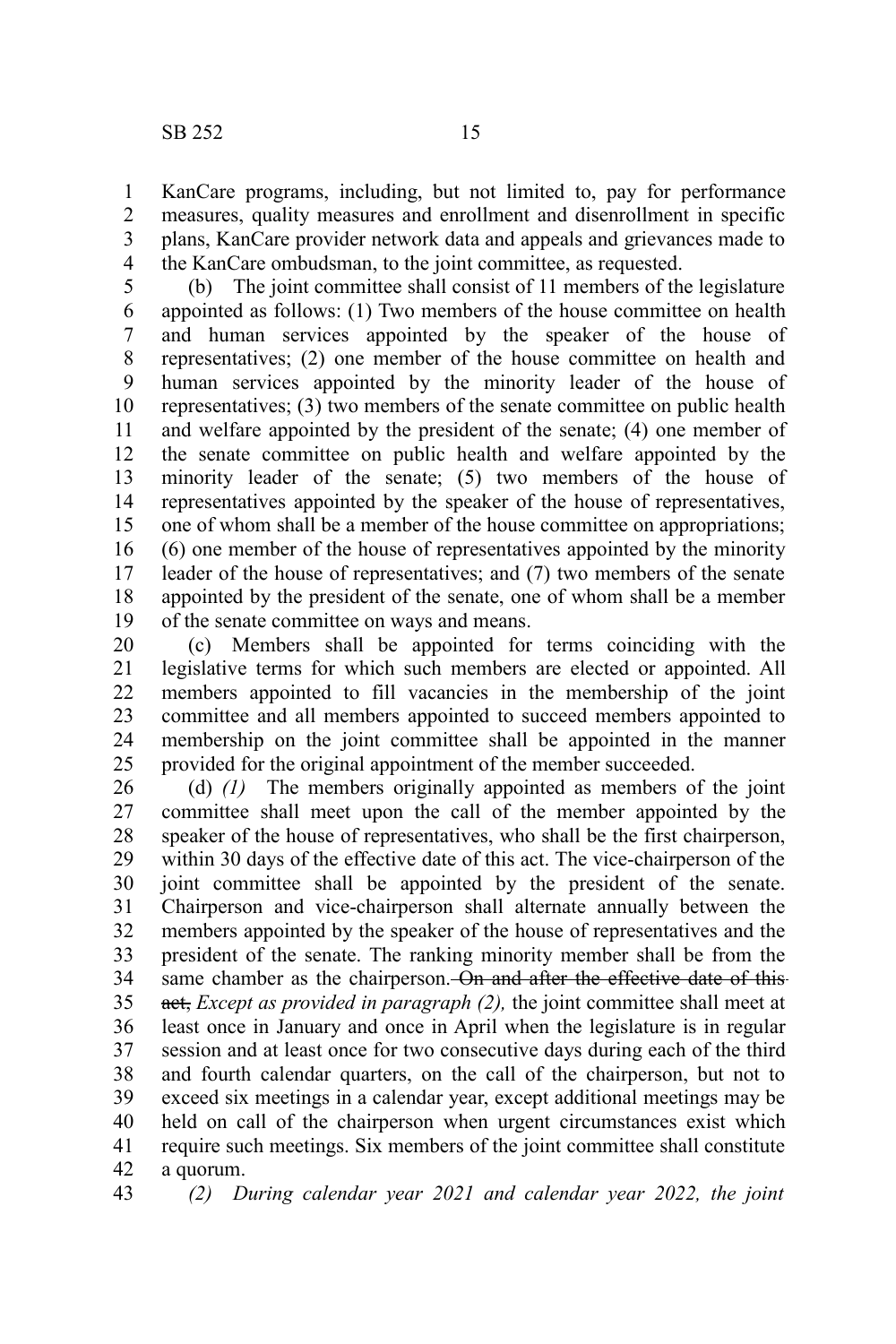*committee shall meet for one additional day per meeting in order to monitor the implementation of the Kansas innovative solutions for affordable healthcare act and to review the following topics relating to such implementation: Payment integrity and eligibility audits; baseline and trend data detailing the amounts that hospitals are paid from commercial insurance plans as a percentage of medicare allowable rates established by the United States centers for medicare and medicaid services; outcomes related to section 3, and amendments thereto; health outcomes for individuals covered under the act; budget projections and actual expenditures related to implementation of the act; and expenses incurred by hospitals arising from charity care and services provided to patients who are unwilling or unable to pay for such services.* 1 2 3 4 5 6 7 8 9 10 11 12

(e) (1) At the beginning of each regular session of the legislature, the committee shall submit to the president of the senate, the speaker of the house of representatives, the house committee on health and human services and the senate committee on public health and welfare a written report on numbers of individuals transferred from the state or private institutions to the home and community based services including the average daily census in the state institutions and long-term care facilities, savings resulting from the transfer certified by the secretary for aging and disability services in a quarterly report filed in accordance with K.S.A. 2019 Supp. 39-7,162, and amendments thereto, and the current balance in the home and community based services savings fund of the Kansas department for aging and disability services. 13 14 15 16 17 18 19 20 21 22 23 24

(2) Such report submitted under this subsection shall also include, but not be limited to, the following information on the KanCare program: 25 26

(A) Quality of care and health outcomes of individuals receiving state medicaid services under the KanCare program, as compared to the provision of state medicaid services prior to January 1, 2013; 27 28 29

(B) integration and coordination of health care procedures for individuals receiving state medicaid services under the KanCare program; 30 31

(C) availability of information to the public about the provision of state medicaid services under the KanCare program, including, but not limited to, accessibility to health services, expenditures for health services, extent of consumer satisfaction with health services provided and grievance procedures, including quantitative case data and summaries of case resolution by the KanCare ombudsman; 32 33 34 35 36 37

(D) provisions for community outreach and efforts to promote the public understanding of the KanCare program; 38 39

(E) comparison of the actual medicaid costs expended in providing state medicaid services under the KanCare program after January 1, 2013, to the actual costs expended under the provision of state medicaid services prior to January 1, 2013, including the manner in which such cost 40 41 42 43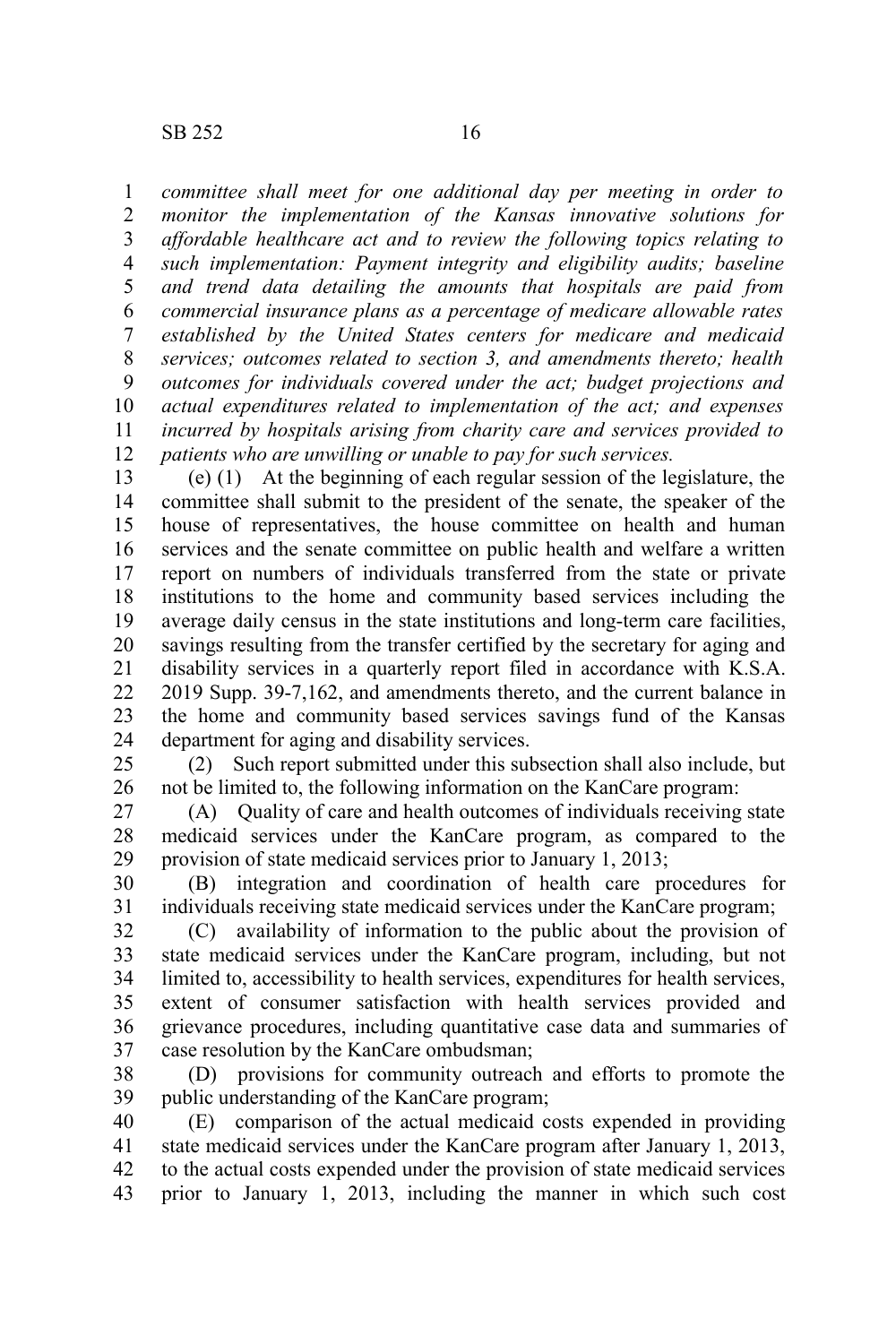expenditures are calculated; 1

(F) comparison of the estimated costs expended in a managed care system of providing state medicaid services under the KanCare program after January 1, 2013, to the actual costs expended under the KanCare program of providing state medicaid services after January 1, 2013; 2 3 4 5

(G) comparison of caseload information for individuals receiving state medicaid services prior to January 1, 2013, to the caseload information for individuals receiving state medicaid services under the KanCare program after January 1, 2013; and 6 7 8 9

(H) all written testimony provided to the joint committee regarding the impact of the provision of state medicaid services under the KanCare program upon residents of adult care homes. 10 11 12

(3) The joint committee shall consider the external quality review reports and quality assessment and performance improvement program plans of each managed care organization providing state medicaid services under the KanCare program in the development of the report submitted under this subsection. 13 14 15 16 17

(4) The report submitted under this subsection shall be published on the official website of the legislative research department. 18 19

(f) Members of the committee shall have access to any medical assistance report and caseload data generated by the Kansas department of health and environment division of health care finance. Members of the committee shall have access to any report submitted by the Kansas department of health and environment division of health care finance to the centers for medicare and medicaid services of the United States department of health and human services. 20 21 22 23 24 25 26

(g) Members of the committee shall be paid compensation, travel expenses and subsistence expenses or allowance as provided in K.S.A. 75- 3212, and amendments thereto, for attendance at any meeting of the joint committee or any subcommittee meeting authorized by the committee. 27 28 29 30

(h) In accordance with K.S.A. 46-1204, and amendments thereto, the legislative coordinating council may provide for such professional services as may be requested by the joint committee. 31 32 33

(i) The joint committee may make recommendations and introduce legislation as it deems necessary in performing its functions. 34 35

Sec. 24. K.S.A. 2019 Supp. 40-3213 is hereby amended to read as follows: 40-3213. (a) Every health maintenance organization and medicare provider organization subject to this act shall pay to the commissioner the following fees: 36 37 38 39

(1) For filing an application for a certificate of authority, \$150; 40

(2) for filing each annual report, \$50; 41

42

(3) for filing an amendment to the certificate of authority, \$10.

(b) Every health maintenance organization subject to this act shall 43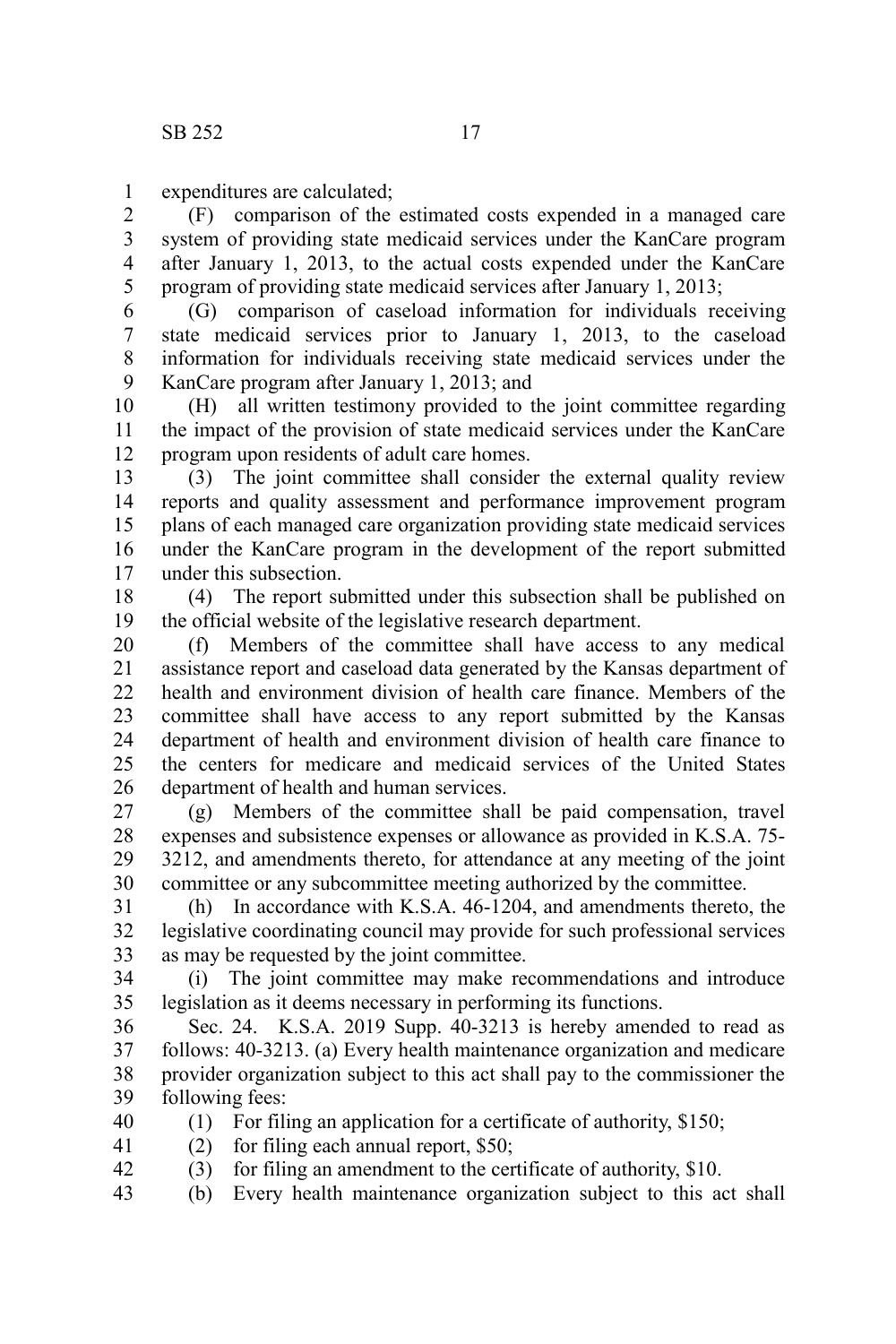pay annually to the commissioner at the time such organization files its annual report, a privilege fee in an amount equal to the followingpercentages *5.77%* of the total of all premiums, subscription charges or any other term that may be used to describe the charges made by such organization to enrollees: 3.31% during the reporting period beginning January 1, 2015, and ending December 31, 2017; and 5.77% on and after January 1, 2018. In such computations all such organizations shall be entitled to deduct therefrom any premiums or subscription charges returned on account of cancellations and dividends returned to enrollees. If the commissioner shall determine at any time that the application of the privilege fee, or a change in the rate of the privilege fee, would cause a denial of, reduction in or elimination of federal financial assistance to the state or to any health maintenance organization subject to this act, the commissioner is hereby authorized to terminate the operation of such privilege fee or the change in such privilege fee. 1 2 3 4 5 6 7 8 9 10 11 12 13 14 15

(c) For the purpose of insuring the collection of the privilege fee provided for by subsection (b), every health maintenance organization subject to this act and required by subsection (b) to pay such privilege fee shall at the time it files its annual report, as required by K.S.A. 40-3220, and amendments thereto, make a return, generated by or at the direction of its chief officer or principal managing director, under penalty of K.S.A. 2019 Supp. 21-5824, and amendments thereto, to the commissioner, stating the amount of all premiums, assessments and charges received by the health maintenance organization, whether in cash or notes, during the year ending on the last day of the preceding calendar year. Upon the receipt of such returns the commissioner of insurance shall verify such returns and reconcile the fees pursuant to subsection (f) upon such organization on the basis and at the rate provided in this section. 16 17 18 19 20 21 22 23 24 25 26 27 28

(d) Premiums or other charges received by an insurance company from the operation of a health maintenance organization subject to this act shall not be subject to any fee or tax imposed under the provisions of K.S.A. 40-252, and amendments thereto. 29 30 31 32

(e) Fees charged under this section shall be remitted to the state treasurer in accordance with the provisions of K.S.A. 75-4215, and amendments thereto. Upon receipt of each such remittance, *except as provided in section 9, and amendments thereto,* the state treasurer shall deposit the entire amount in the state treasury to the credit of the medical assistance fee fund created by K.S.A. 2019 Supp. 40-3236, and amendments thereto. 33 34 35 36 37 38 39

(f) (1)—On and after January 1, 2018,—In addition to any other filing or return required by this section, each health maintenance organization shall submit a report to the commissioner on or before March 31 and September 30 of each year containing an estimate of the total amount of all 40 41 42 43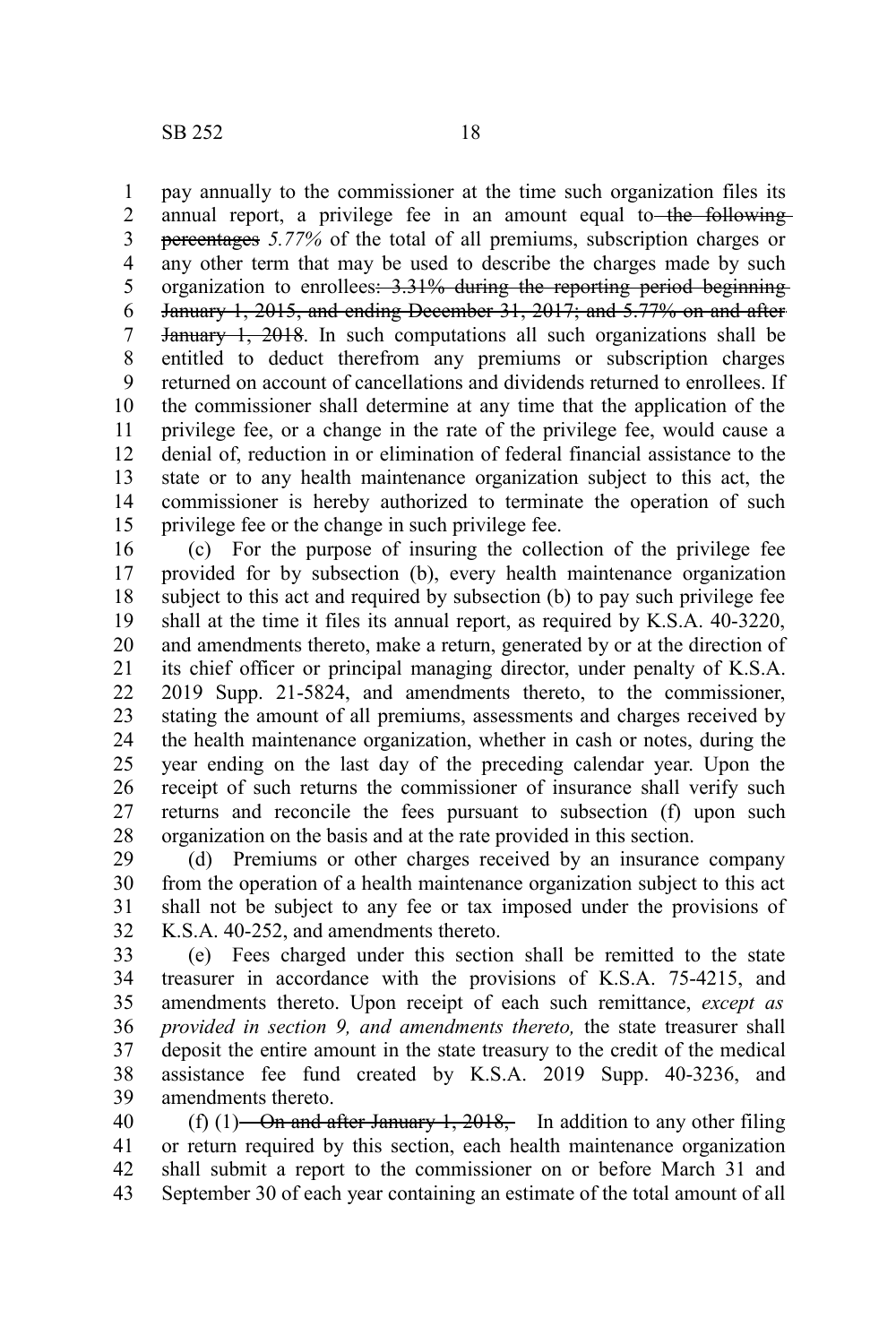premiums, subscription charges or any other term that may be used to describe the charges made by such organization to enrollees that the organization expects to collect during the current calendar year. Upon filing each March 31 report, the organization shall submit payment equal to  $\frac{1}{2}$  of the privilege fee that would be assessed by the commissioner for the current calendar year based upon the organization's reported estimate. Upon filing each September 30 report, the organization shall submit payment equal to the balance of the privilege fee that would be assessed by the commissioner for the current calendar year based upon the organization's reported estimates. 1 2 3 4 5 6 7 8 9 10

(2) Any amount of privilege fees actually owed by a health maintenance organization during any calendar year in excess of estimated privilege fees paid shall be assessed by the commissioner and shall be due and payable upon issuance of such assessment. 11 12 13 14

(3) Any amount of estimated privilege fees paid by a health maintenance organization during any calendar year in excess of privilege fees actually owed shall be reconciled when the commissioner assesses privilege fees in the ensuing calendar year. The commissioner shall credit such excess amount against future privilege fee assessments. Any such excess amount paid by a health maintenance organization that is no longer doing business in Kansas and that no longer has a duty to pay the privilege fee shall be refunded by the commissioner from funds appropriated by the legislature for such purpose. 15 16 17 18 19 20 21 22 23

Sec. 25. K.S.A. 65-6207 is hereby amended to read as follows: 65- 6207. As used in K.S.A. 65-6207 to *through* 65-6220, inclusive, and amendments thereto<del>, the following have the meaning respectively ascribed</del> thereto, unless the context requires otherwise: 24 25 26 27

(a) *"Annual hospital medicaid expansion support surcharge" means the product of the number of unduplicated medicaid expansion enrollees multiplied by \$233.* 28 29 30

*(b) "Assessment revenues" means the revenues generated directly by the assessment and surcharge imposed by K.S.A. 65-6208 and 65-6213, and amendments thereto, any penalty assessments and all interest credited to the fund under this act and any federal matching funds obtained through the use of such assessments, surcharges, penalties and interest amounts.* 31 32 33 34 35 36

*(c)* "Department" means the Kansas department for aging and disability services or the Kansas department of health and environment, or both. 37 38 39

(b)*(d)* "Fund" means the health care access improvement fund. 40

(c)*(e)* "Health maintenance organization" has the meaning *means the same as* provided in K.S.A. 40-3202, and amendments thereto. 41 42

(d)*(f)* "Hospital" has the meaning *means the same as* provided in 43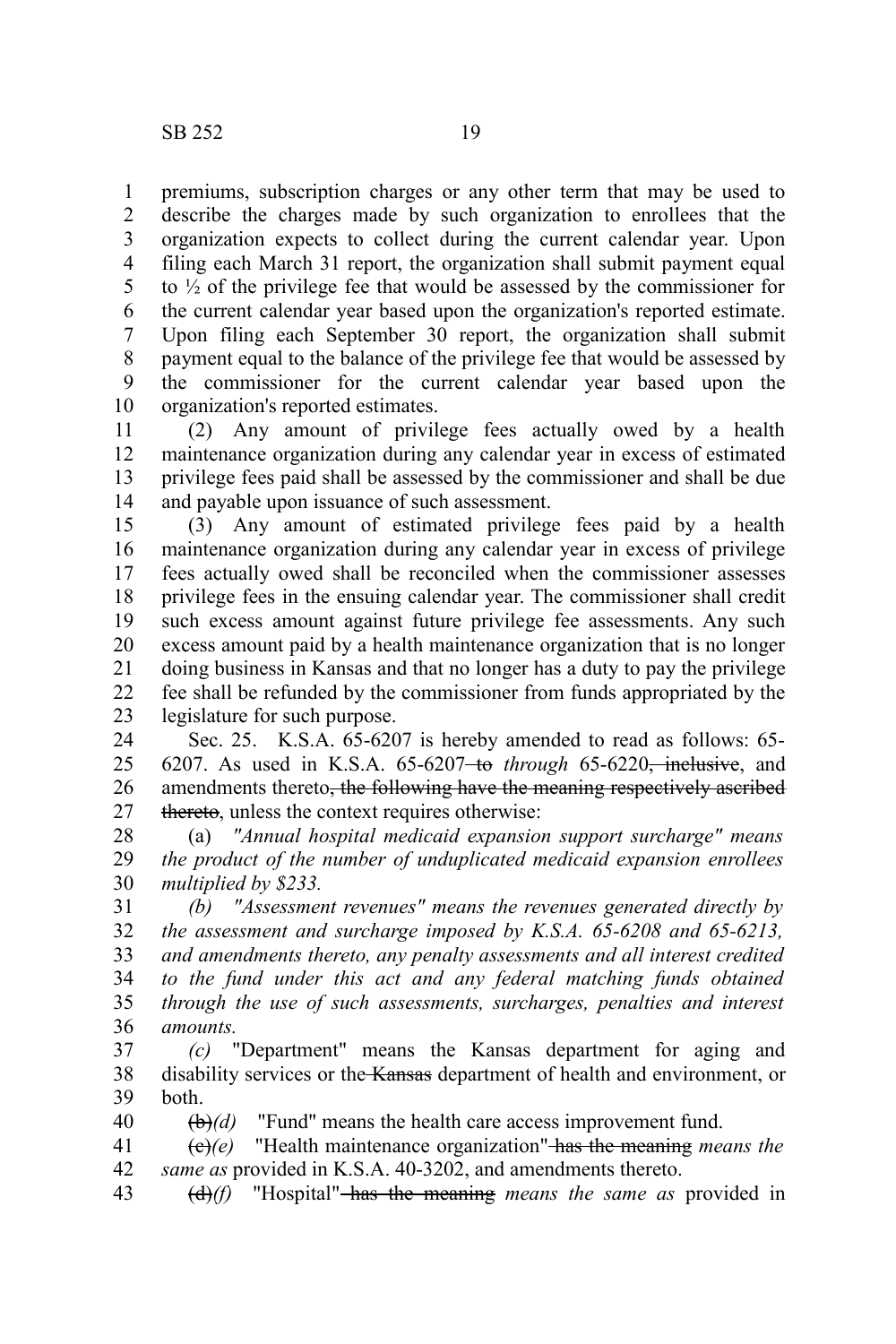K.S.A. 65-425, and amendments thereto. 1

 $\left(\frac{e}{e}\right)(g)$  "Hospital provider" means a person licensed by the department of health and environment to operate, conduct or maintain a hospital, regardless of whether the person is a federal medicaid provider. 2 3 4

(f)*(h)* "Pharmacy provider" means an area, premises or other site where drugs are offered for sale, where there are pharmacists, as defined in K.S.A. 65-1626, and amendments thereto, and where prescriptions, as defined in K.S.A. 65-1626, and amendments thereto, are compounded and dispensed. 5 6 7 8 9

(g) "Assessment revenues" means the revenues generated directly by the assessments imposed by K.S.A. 65-6208 and 65-6213, and amendments thereto, any penalty assessments and all interest credited to the fund under this act, and any federal matching funds obtained through the use of such assessments, penalties and interest amounts. 10 11 12 13 14

*(i) "Unduplicated medicaid expansion enrollee" means each individual who becomes eligible for and enrolls in the Kansas program of medical assistance under K.S.A. 39-709(e)(2), and amendments thereto, and is eligible for a 90% federal medical assistance percentage pursuant to 42 U.S.C. § 1396d(y)(1).* 15 16 17 18 19

Sec. 26. K.S.A. 65-6208 is hereby amended to read as follows: 65- 6208. (a) Subject to the provisions of K.S.A. 65-6209, and amendments thereto, an annual assessment on inpatient services is imposed on each hospital provider in an amount equal to 1.83% of each hospital's net inpatient operating revenue for the hospital's fiscal year 2010. In the event that a hospital does not have a complete twelve-month 2010 fiscal year, the assessment under this section shall be \$200,000 until such date that such hospital has completed the hospital's first twelve-month fiscal year. Upon completing such first twelve-month fiscal year, such hospital's assessment under this section shall be the amount equal to 1.83% of such hospital's net operating revenue for such first completed twelve-month fiscal year. 20 21 22 23 24 25 26 27 28 29 30

(b) *An annual hospital medicaid expansion support surcharge shall be imposed on each hospital provider in an amount equal to its proportionate share as determined by the healthcare access improvement panel in accordance with K.S.A. 65-6218(d), and amendments thereto, except that such surcharge shall not exceed \$35 million for any calendar year and no surcharge shall be imposed for any period after the federal medical assistance percentage described in 42 U.S.C. § 1396d(y)(1) becomes lower than 90%. Upon final approval, notice of the amount of such surcharge shall be transmitted by the healthcare access improvement panel to the department. Upon receipt of such notice, the department shall promptly provide notice to each hospital provider in accordance with K.S.A. 65-6211(b), and amendments thereto.* 31 32 33 34 35 36 37 38 39 40 41 42

*(c)* Nothing in this act shall be construed to authorize any home rule 43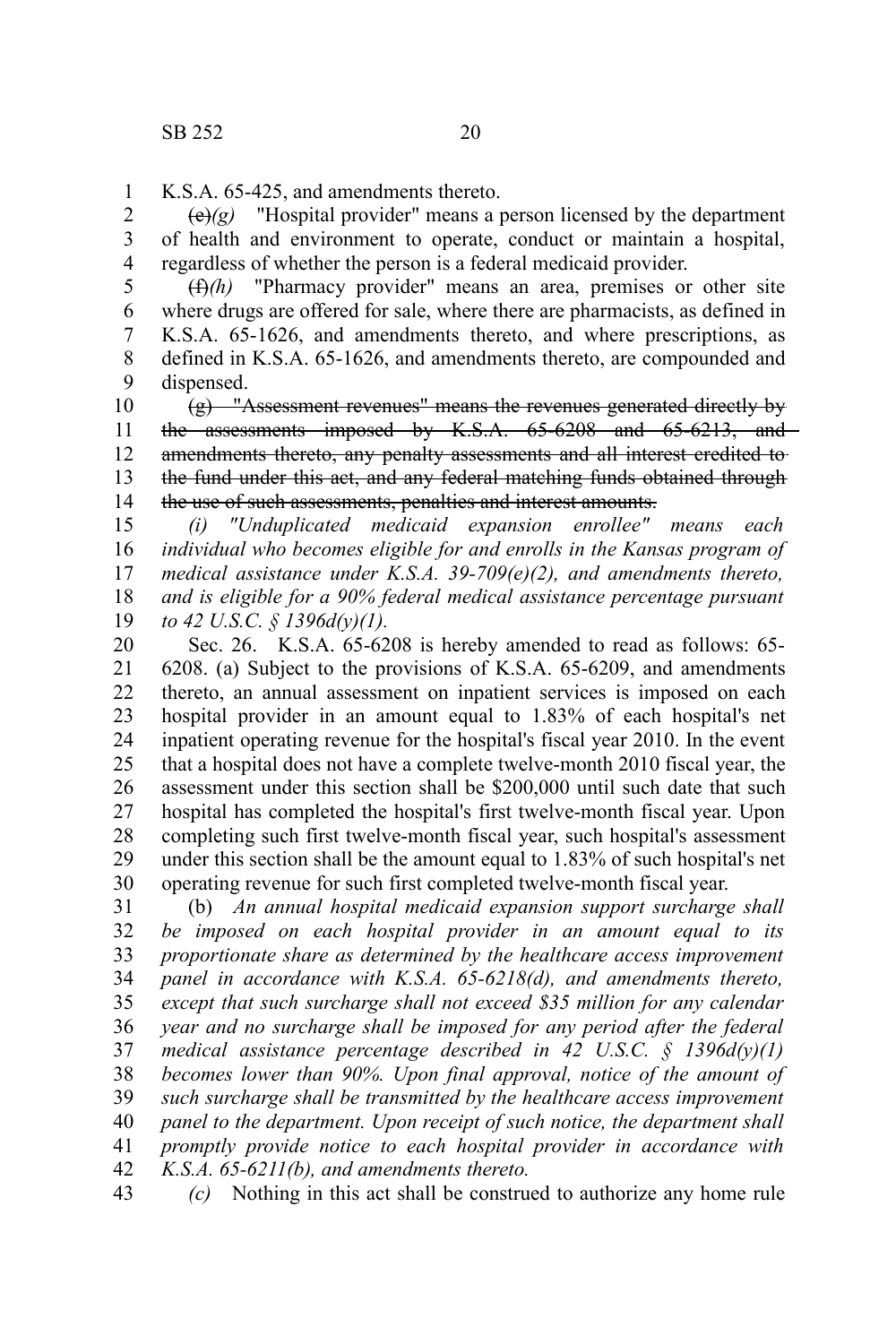unit or other unit of local government to license for revenue or impose a 1

tax or assessment upon hospital providers or a tax or assessment measured by the income or earnings of a hospital provider. 2 3

Sec. 27. K.S.A. 65-6209 is hereby amended to read as follows: 65- 6209. (a) A hospital provider that is a state agency, the authority, as defined in K.S.A. 76-3304, and amendments thereto, a state educational institution, as defined in K.S.A. 76-711, and amendments thereto, or a critical access hospital, as defined in K.S.A. 65-468, and amendments thereto, is exempt from the assessment imposed by K.S.A. 65-6208*(a)*, and amendments thereto*, but not the surcharge imposed by K.S.A. 65-6208(b), and amendments thereto*. 4 5 6 7 8 9 10 11

(b) A hospital operated by the department in the course of performing its mental health or developmental disabilities functions is exempt from the assessment imposed by K.S.A. 65-6208*(a)*, and amendments thereto*, but not the surcharge imposed by K.S.A. 65-6208(b), and amendments thereto*. 12 13 14 15 16

Sec. 28. K.S.A. 65-6210 is hereby amended to read as follows: 65- 6210. (a) *(1)* The assessment *and surcharge* imposed by K.S.A. 65-6208, and amendments thereto, for any state fiscal year to which this statute applies shall be due and payable*:* 17 18 19 20

*(A) For an assessment imposed under K.S.A. 65-6208(a), and amendments thereto,* in equal installments on or before June 30 and December 31, commencing with whichever date first occurs after the hospital has received payments for 150 days after the effective date of the payment methodology approved by the *United States* centers for medicare and medicaid services*; or* 21 22 23 24 25 26

*(B) for a surcharge imposed under K.S.A. 65-6208(b), and amendments thereto, in equal installments on or before September 15 and March 15*. 27 28 29

*(2)* No installment payment of an assessment under-this act *K.S.A. 65-6208(a), and amendments thereto,* shall be due and payable, however, until after: 30 31 32

(1)*(A)* The hospital provider receives written notice from the department that the payment methodologies to hospitals required under this act have been approved by the *United States* centers for medicare and medicaid services of the United States department of health and human services under 42 C.F.R. § 433.68 for the assessment imposed by K.S.A.  $65-6208(a)$ , and amendments thereto<del>, has been granted by the centers for</del> medicare and medicaid services of the United States department of health and human services; and 33 34 35 36 37 38 39 40

 $\left(\frac{2}{2}\right)$  in the case of a hospital provider, the hospital has received payments for 150 days after the effective date of the payment methodology approved by the *United States* centers for medicare and medicaid services. 41 42 43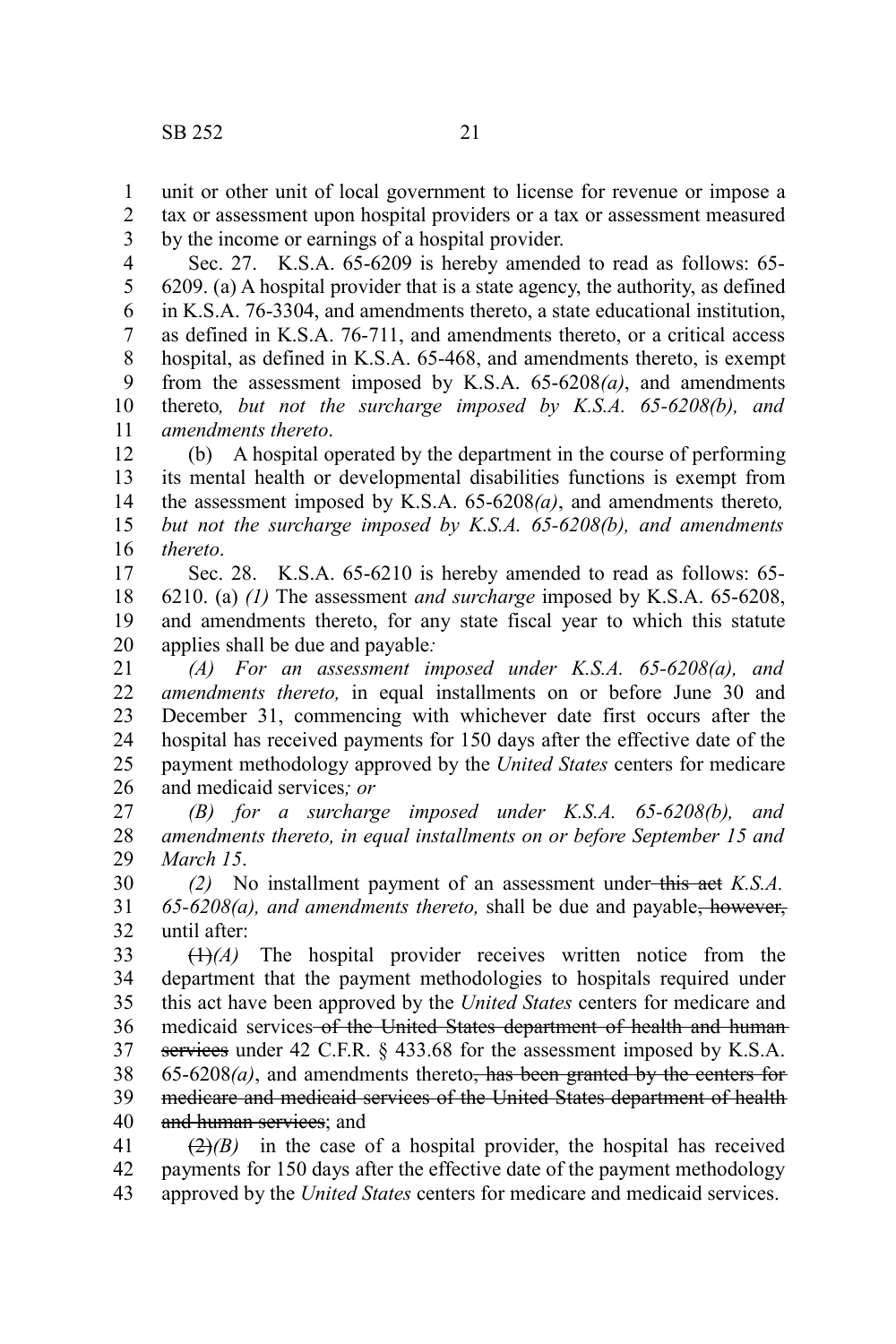(b) The department is authorized to establish delayed payment schedules for hospital providers that are unable to make installment payments when due under this section due to financial difficulties, as determined by the department. 1 2 3 4

(c) *(1)* If a hospital provider fails to pay the full amount of an installment when due, including any extensions granted under this section, there shall be added to the assessment *or surcharge* imposed by K.S.A. 65- 6208, and amendments thereto, unless waived by the department for reasonable cause, a penalty assessment equal to the lesser of: 5 6 7 8 9

 $(1)$ <sup> $(A)$ </sup> An amount equal to 5% of the installment amount not paid on or before the due date*,* plus 5% of the portion thereof remaining unpaid on the last day of each month thereafter; or 10 11 12

 $(2)$ *(B)* an amount equal to 100% of the installment amount not paid on or before the due date. 13 14

*(2)* For purposes of *this* subsection (c), payments will be credited first to unpaid installment amounts, rather than to penalty or interest amounts, beginning with the most delinquent installment. 15 16 17

(d) The effective date for the payment methodology applicable to hospital providers approved by the *United States* centers for medicare and medicaid services shall be the date of July 1 or January 1, whichever date is designated in the state plan submitted by the department of health and environment for approval by the *United States* centers for medicare and medicaid services. 18 19 20 21 22 23

Sec. 29. K.S.A. 65-6211 is hereby amended to read as follows: 65- 6211. (a) After December 31 of each year, except as otherwise provided in this subsection, and on or before March 31 of the succeeding year, the department shall send a notice of assessment *imposed under K.S.A. 65- 6208(a), and amendments thereto,* to every hospital provider subject to assessment under this act.  $(b)$ —The hospital provider notice of assessment shall notify the hospital provider of its assessment for the state fiscal year commencing on the next July 1. 24 25 26 27 28 29 30 31

*(b) On or before August 15 and February 15 of each year, the department shall send a notice of surcharge imposed under K.S.A. 65- 6208(b), and amendments thereto, to each hospital provider subject to the surcharge. The department shall send the first such notice on or before August 15, 2021.* 32 33 34 35 36

(c) If a hospital provider operates, conducts or maintains more than one licensed hospital in the state, the hospital provider shall pay the *any* assessment *or surcharge imposed under K.S.A. 65-6208(a) or (b), and amendments thereto,* for each hospital separately. 37 38 39 40

(d) Notwithstanding any other provision in this act, in the case of a person who ceases to operate, conduct or maintain a hospital in respect of *for* which the person is subject to assessment in K.S.A. 65-6208*(a)*, and 41 42 43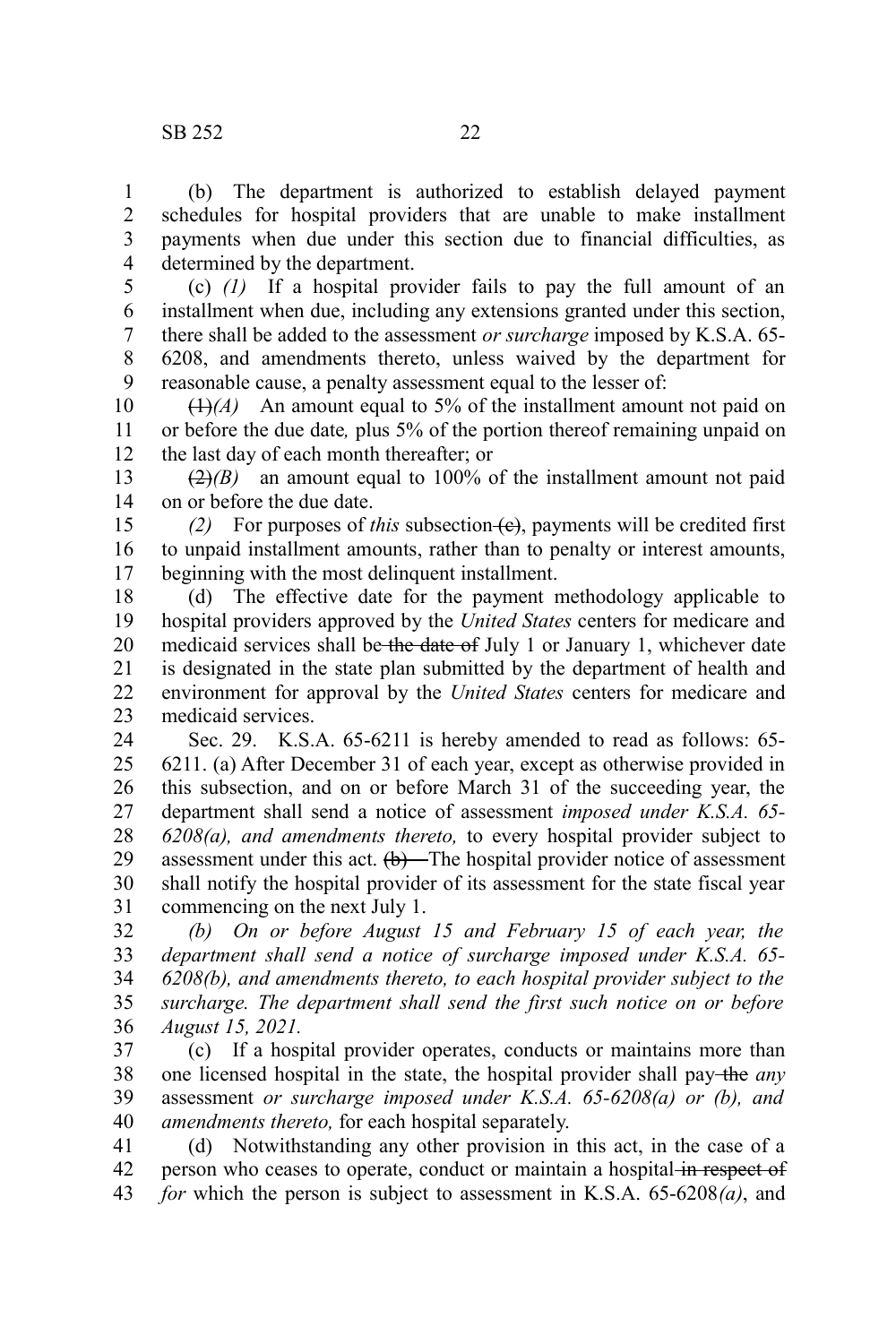amendments thereto, as a hospital provider, the assessment for the state fiscal year in which the cessation occurs shall be adjusted by multiplying the assessment computed under K.S.A. 65-6208*(a)*, and amendments thereto, by a fraction, the numerator of which is the number of the days during the year during which the provider operates, conducts or maintains a hospital and the denominator of which is 365. Immediately upon ceasing to operate, conduct or maintain a hospital, the person shall pay the adjusted assessment for that state fiscal year, to the extent not previously paid. 1 2 3 4 5 6 7 8 9

(e) *Notwithstanding any other provision in this act, in the case of a person who ceases to operate, conduct or maintain a hospital for which the person is subject to surcharge in K.S.A. 65-6208(b), and amendments thereto, as a hospital provider, the surcharge for the six-month period in which the cessation occurs shall be adjusted by multiplying the surcharge computed under K.S.A. 65-6208(b), and amendments thereto, by a fraction, the numerator of which is the number of the days during the six months during which the provider operates, conducts or maintains a hospital and the denominator of which is the days in the same six-month period. Immediately upon ceasing to operate, conduct or maintain a hospital, the person shall pay the adjusted assessment for that six-month period, to the extent not previously paid.* 10 11 12 13 14 15 16 17 18 19 20 21

*(f)* Notwithstanding any other provision in this act, a person who commences operating, conducting or maintaining a hospital shall pay the assessment computed under subsection (a) of K.S.A. 65-6208*(a)*, and amendments thereto, in installments on the due dates stated in the notice and on the regular installment due dates for the state fiscal year occurring after the due dates of the initial notice. 22 23 24 25 26 27

Sec. 30. K.S.A. 65-6212 is hereby amended to read as follows: 65- 6212. (a) The assessment imposed by K.S.A. 65-6208*(a)*, and amendments thereto, shall not take effect or shall cease to be imposed and any moneys remaining in the fund attributable to assessments imposed under K.S.A. 65-6208*(a)*, and amendments thereto, shall be refunded to hospital providers in proportion to the amounts paid by them if the payments to hospitals required under<del>-subsection (a) of</del> K.S.A. 65-6218(a), and amendments thereto, are changed or are not eligible for federal matching funds under title XIX or XXI of the federal social security act. 28 29 30 31 32 33 34 35 36

(b) The assessment *and surcharge* imposed by K.S.A. 65-6208, and amendments thereto, shall not take effect or shall cease to be imposed if the assessment is determined to be an impermissible tax under title XIX of the federal social security act. Moneys in the health care access improvement fund *or the hospital medicaid expansion support surcharge fund* derived from assessments *or surcharges* imposed prior thereto shall be disbursed in accordance with subsection (a) of K.S.A. 65-6218, and 37 38 39 40 41 42 43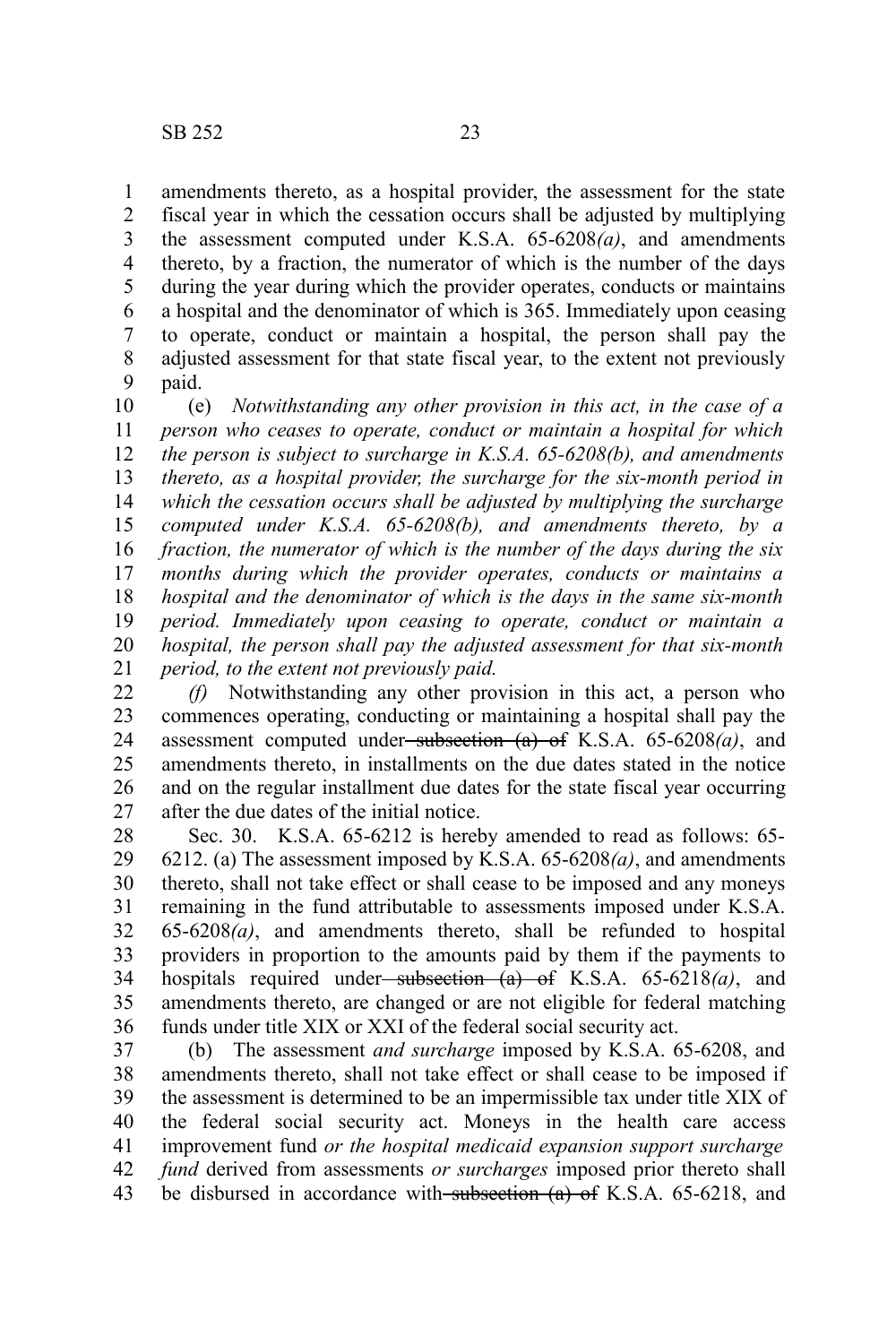amendments thereto, to the extent that federal matching is not reduced due to the impermissibility of the assessments *or surcharges,* and any remaining moneys shall be refunded to hospital providers in proportion to the amounts paid by them. 1 2 3 4

Sec. 31. K.S.A. 65-6217 is hereby amended to read as follows: 65- 6217. (a) There is hereby created in the state treasury the health care access improvement fund, which shall *to* be administered by the secretary of health and environment. All moneys received for the assessments imposed by K.S.A. 65-6208*(a)* and 65-6213, and amendments thereto, including any penalty assessments imposed thereon, shall be remitted to the state treasurer in accordance with K.S.A. 75-4215, and amendments thereto. Upon receipt of each such remittance, the state treasurer shall deposit the entire amount in the state treasury to the credit of the health care access improvement fund. All expenditures from the health care access improvement fund shall be made in accordance with appropriation acts upon warrants of the director of accounts and reports issued pursuant to vouchers approved by the secretary of health and environment or the secretary's designee. 5 6 7 8 9 10 11 12 13 14 15 16 17 18

(b) *There is hereby created in the state treasury the hospital medicaid expansion support surcharge fund to be administered by the secretary of health and environment. All moneys received for the surcharge imposed by K.S.A. 65-6208(b), and amendments thereto, including any penalty assessments imposed thereon, shall be remitted to the state treasurer in accordance with K.S.A. 75-4215, and amendments thereto. Upon receipt of each such remittance, the state treasurer shall deposit the entire amount into the state treasury to the credit of the hospital medicaid expansion support surcharge fund. All expenditures from the hospital medicaid expansion support surcharge fund shall be made in accordance with appropriation acts upon warrants of the director of accounts and reports issued pursuant to vouchers approved by the secretary of health and environment or the secretary's designee.* 19 20 21 22 23 24 25 26 27 28 29 30 31

*(c)* The fund *funds* shall not be used to replace any moneys appropriated by the legislature for the department's medicaid program. 32 33

(c)*(d)* The fund is *funds are* created for the purpose of receiving moneys in accordance with this act and disbursing moneys only for the purpose of improving health care delivery and related health activities, notwithstanding any other provision of law. 34 35 36 37

 $\left(\frac{d}{e}\right)(e)$  On or before the 10<sup>th</sup> day of each month, the director of accounts and reports shall transfer from the state general fund to the health care access improvement fund *and the hospital medicaid expansion support surcharge fund* interest earnings based on: 38 39 40 41

(1) The average daily balance of moneys in the health care access improvement *each such* fund for the preceding month; and 42 43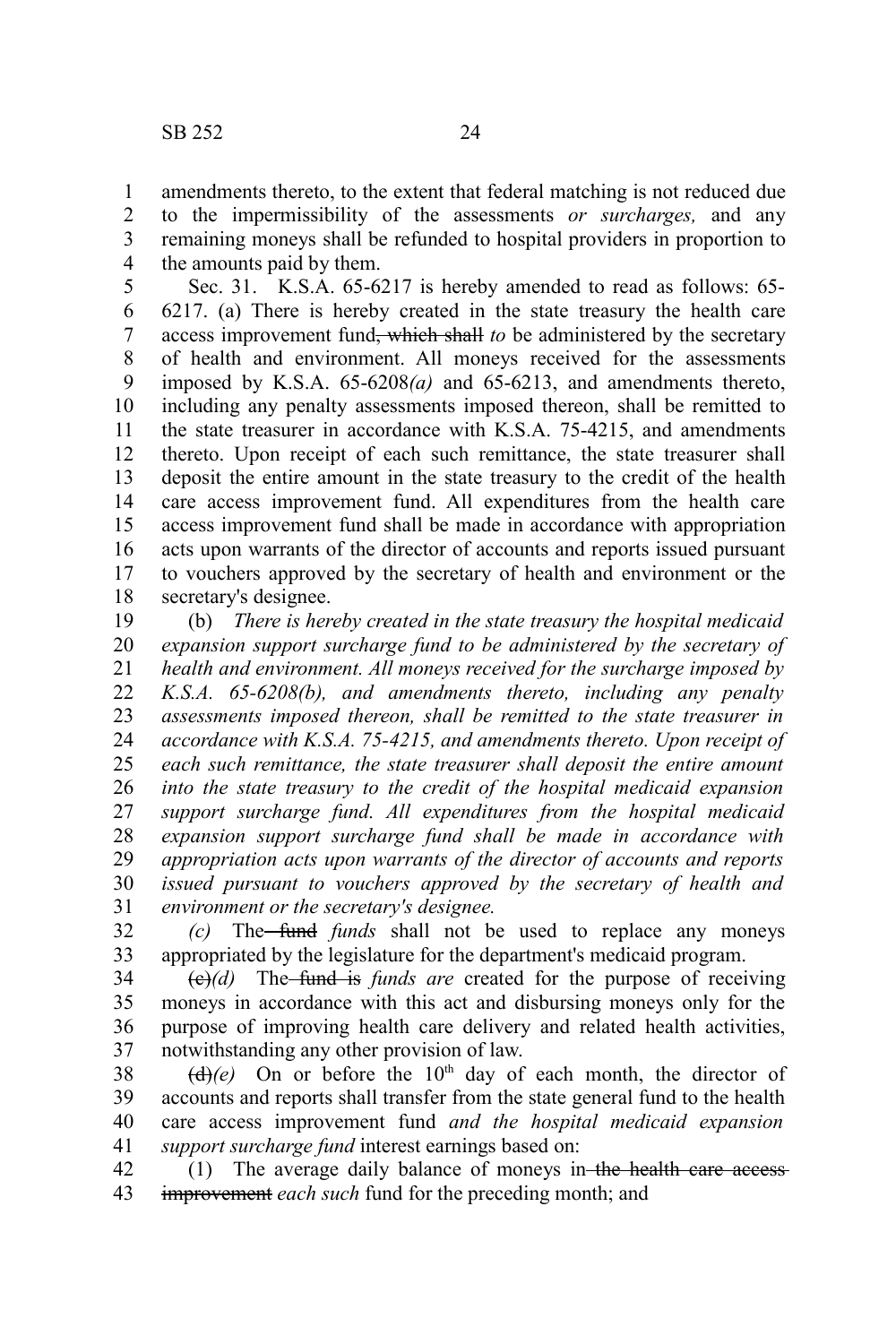#### SB 252 25

(2) the net earnings rate of the pooled money investment portfolio for the preceding month. 1 2

3

(e)*(f)* The fund *funds* shall consist of the following:

(1) All moneys collected or received by the department from the hospital provider assessment *and surcharge* and the health maintenance organization assessment imposed by this act; 4 5 6

(2) any interest or penalty levied in conjunction with the administration of this act; and 7 8

(3) all other moneys received for the fund *funds* from any other source. 9 10

 $(f(x)(g)$  (1) On July 1 of each fiscal year, the director of accounts and reports shall record a debit to the state treasurer's receivables for the health care access improvement fund and shall record a corresponding credit to the health care access improvement fund in an amount certified by the director of the budget which *that* shall be equal to the sum of 80% of the moneys estimated by the director of the budget to be received from the assessment imposed on hospital providers pursuant to K.S.A. 65-6208*(a)*, and amendments thereto, and credited to the health care access improvement fund during such fiscal year, plus 53% of the moneys estimated by the director of the budget to be received from the assessment imposed on health maintenance organizations pursuant to K.S.A. 65-6213, and amendments thereto, and credited to the health care access improvement fund during such fiscal year, except that such amount shall be proportionally adjusted during such fiscal year with respect to any change in the moneys estimated by the director of the budget to be received for such assessments *under K.S.A. 65-6208(a) and 65-6213, and amendments thereto*, deposited in the state treasury and credited to the health care access improvement fund during such fiscal year. Among other appropriate factors, the director of the budget shall take into consideration the estimated and actual receipts from such assessments for the current fiscal year and the preceding fiscal year in determining the amount to be certified under this subsection (f) *paragraph*. All moneys received for the assessments imposed pursuant to K.S.A. 65-6208*(a)* and 65-6213, and amendments thereto, deposited in the state treasury and credited to the health care access improvement fund during a fiscal year shall reduce the amount debited and credited to the health care access improvement fund under this subsection (f) *paragraph* for such fiscal year. 11 12 13 14 15 16 17 18 19 20 21 22 23 24 25 26 27 28 29 30 31 32 33 34 35 36 37

(2) *On July 1 of each fiscal year, the director of accounts and reports shall record a debit to the state treasurer's receivables for the hospital medicaid expansion support surcharge fund and shall record a corresponding credit to the hospital medicaid expansion support surcharge fund in an amount certified by the director of the budget that shall be equal to 100% of the moneys estimated by the director of the* 38 39 40 41 42 43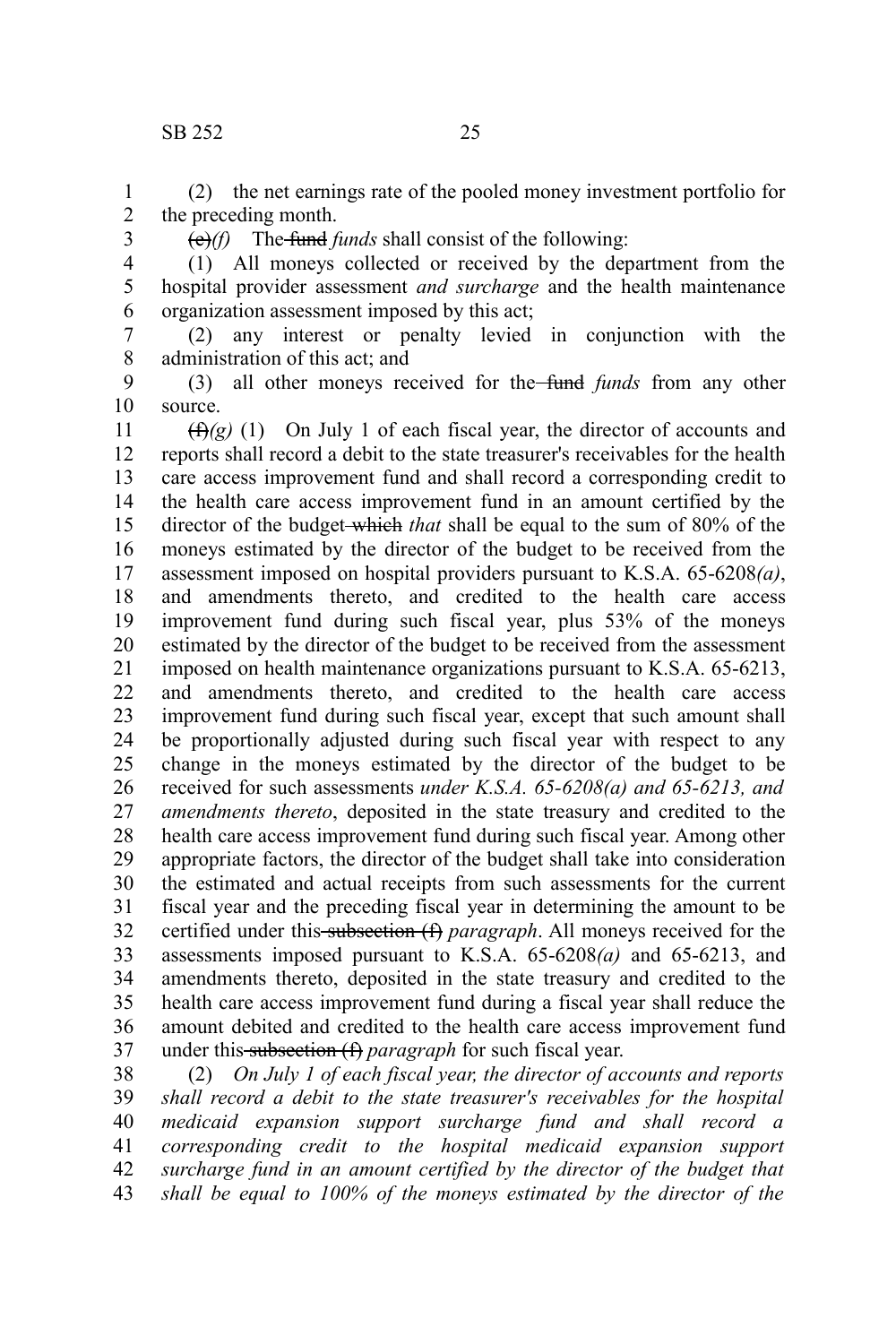*budget to be received from any surcharge imposed on hospital providers in* 1

*accordance with K.S.A. 65-6208(b), and amendments thereto, and credited to the hospital medicaid expansion support surcharge fund during such fiscal year, except that such amount shall be proportionally adjusted during such fiscal year with respect to any change in the moneys estimated by the director of the budget to be received for such surcharge in accordance with K.S.A. 65-6208(b), and amendments thereto, deposited in the state treasury and credited to the hospital medicaid expansion support surcharge fund during such fiscal year. Among other appropriate factors, the director of the budget shall take into consideration the estimated and actual receipts from such surcharge for the current fiscal year and the preceding fiscal year in determining the amount to be certified under this paragraph. All moneys received for the surcharge imposed under K.S.A. 65-6208(b), and amendments thereto, deposited in the state treasury and credited to the hospital medicaid expansion support surcharge fund during a fiscal year shall reduce the amount debited and credited to the hospital medicaid expansion support surcharge fund under this paragraph for such fiscal year.* 2 3 4 5 6 7 8 9 10 11 12 13 14 15 16 17 18

*(3)* On June 30 of each fiscal year, the director of accounts and reports shall adjust the amounts debited and credited to the state treasurer's receivables and to the health care access improvement fund *and the hospital medicaid expansion support surcharge fund* pursuant to this subsection  $(f)$ , to reflect all moneys actually received for the assessments *and surcharge* imposed pursuant to K.S.A. 65-6208 and 65-6213, and amendments thereto, deposited in the state treasury and credited to the health care access improvement fund *and the hospital medicaid expansion support surcharge fund* during the current fiscal year. 19 20 21 22 23 24 25 26 27

(3)*(4)* The director of accounts and reports shall notify the state treasurer of all amounts debited and credited to the health care access improvement fund *and the hospital medicaid expansion support surcharge fund* pursuant to this subsection  $(f)$  and all reductions and adjustments thereto made pursuant to this subsection  $(f)$ . The state treasurer shall enter all such amounts debited and credited and shall make reductions and adjustments thereto on the books and records kept and maintained for the health care access improvement fund by the state treasurer in accordance with the notice thereof. 28 29 30 31 32 33 34 35 36

Sec. 32. K.S.A. 65-6218 is hereby amended to read as follows: 65- 6218. (a) Assessment revenues generated from the hospital provider assessments *under K.S.A. 65-6208(a), and amendments thereto,* shall be disbursed as follows: 37 38 39 40

(1) Not less than 80% of assessment revenues shall be disbursed to hospital providers through a combination of medicaid access improvement payments and increased medicaid rates on designated diagnostic related 41 42 43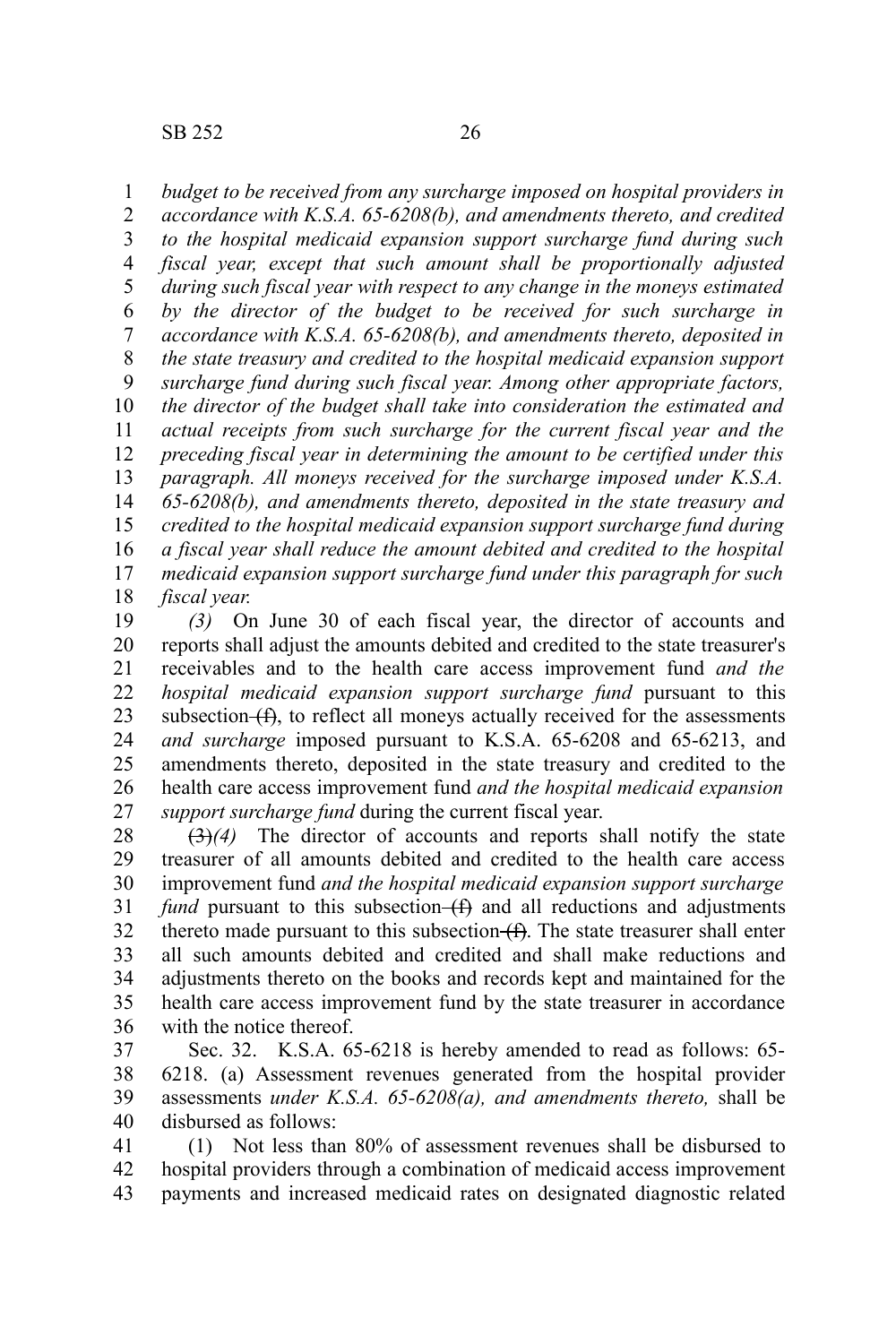groupings, procedures or codes; 1

(2) not more than 20% of assessment revenues shall be disbursed to providers who are persons licensed to practice medicine and surgery or dentistry through increased medicaid rates on designated procedures and codes; and 2 3 4 5

(3) not more than 3.2% of hospital provider assessment revenues shall be used to fund health care access improvement programs in undergraduate, graduate or continuing medical education, including the medical student loan act. 6 7 8 9

(b) Assessment revenues generated from the health maintenance organization assessment shall be disbursed as follows: 10 11

(1) Not less than 53% of health maintenance organization assessment revenues shall be disbursed to health maintenance organizations that have a contract with the department through increased medicaid capitation payments; 12 13 14 15

(2) not more than 30% of health maintenance organization assessment revenues shall be disbursed to fund activities to increase access to dental care, primary care safety net clinics, increased medicaid rates on designated procedures and codes for providers who are persons licensed to practice dentistry, and home and community-based services; 16 17 18 19 20

(3) not more than 17% of health maintenance organization assessment revenues shall be disbursed to pharmacy providers through increased medicaid rates. 21  $22$ 23

*(c) Surcharge revenues generated from the hospital medicaid expansion support surcharge under K.S.A. 65-6208(b), and amendments thereto, shall be disbursed to offset the costs to the state related to medicaid expansion beneficiaries as calculated in K.S.A. 65-6207(a), and amendments thereto.* 24 25 26 27 28

 $(e)(d)$  For the purposes of administering and selecting the disbursements described in subsections (a) and (b) of this section *and oversight of the calculation of the annual hospital medicaid expansion support payment and any surcharge under K.S.A. 65-6208(b), and amendments thereto*, the health care access improvement panel is hereby established. The panel shall consist of the following: Three members appointed by the Kansas hospital association, two members who are persons licensed to practice medicine and surgery appointed by the Kansas medical society, one member appointed by each health maintenance organization that has a medicaid managed care contract with the Kansas department for aging and disability services *of health and environment*, one member appointed by the Kansas association for the medicallyunderserved, *community care network of Kansas* and one representative of the department of health and environment appointed by the governor. The panel shall meet as soon as possible subsequent to the effective date of this 29 30 31 32 33 34 35 36 37 38 39 40 41 42 43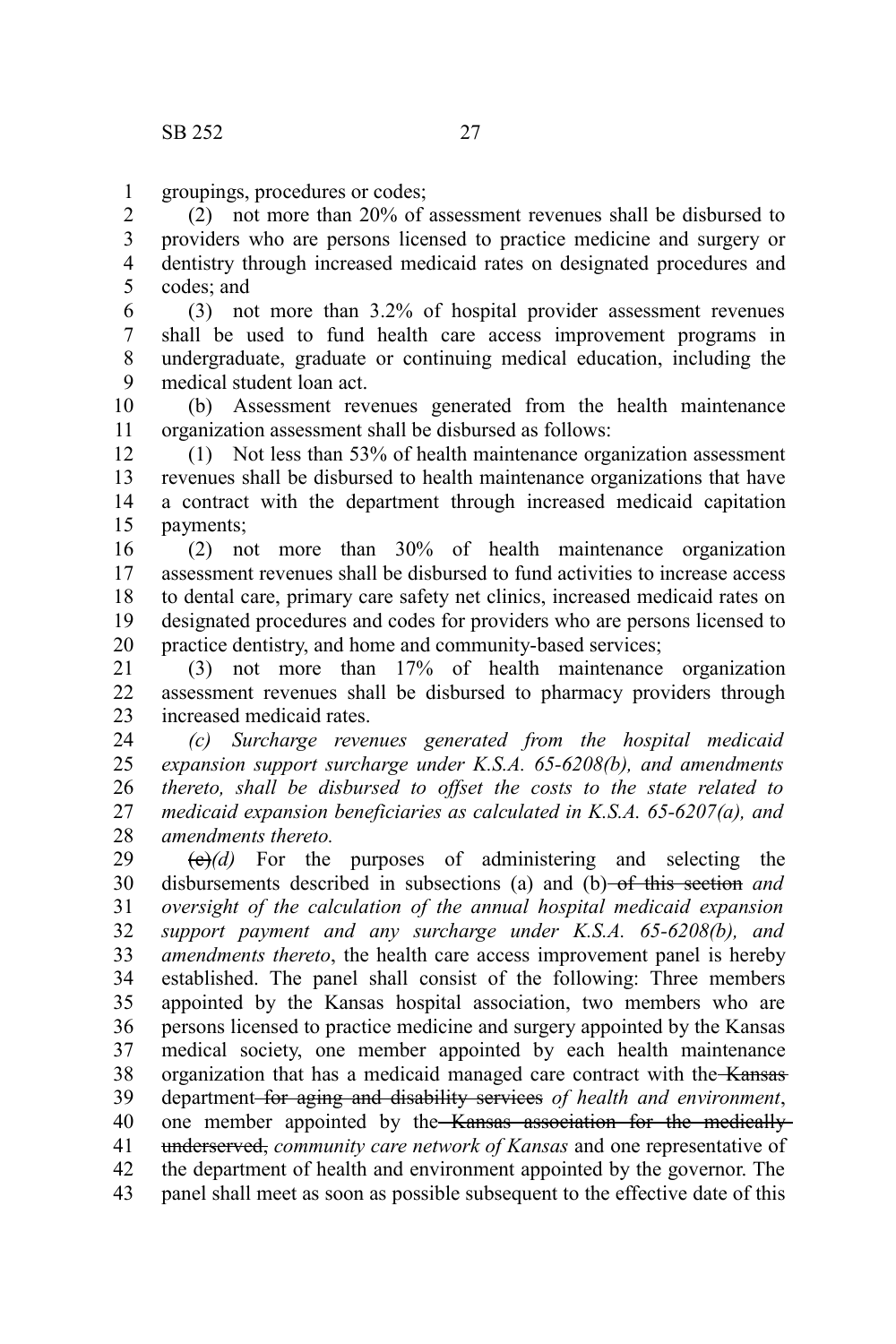act and shall elect a chairperson from among the members appointed by the Kansas hospital association. 1 2

*(e) The panel shall use the following procedure to approve collection of surcharge revenues under K.S.A. 65-6208(b) for each calendar year beginning with calendar year 2021 based upon the total number of unduplicated medicaid expansion enrollees for such year:* 3 4 5 6

*(1) By July 15, the department shall certify to the panel the total number of unduplicated medicaid expansion enrollees for the period beginning on January 1 and ending on June 30.* 7 8 9

*(2) The panel shall review the number certified by the department, consult with the department regarding any proposed deletions and certify the final number of unduplicated medicaid expansion enrollees for such period by August 1.* 10 11 12 13

*(3) Each hospital's share of the annual hospital medicaid expansion support surcharge shall be determined by the panel based upon such hospital's proportion of total hospital revenues, and the amount shall be certified to the department by August 15. The surcharge for any hospital that has not yet filed a medicare cost report shall pay the lowest surcharge payable by its hospital licensure category as defined by K.S.A. 65-425, and amendments thereto.* 14 15 16 17 18 19 20

*(4) For the period beginning on July 1 and ending on December 31, any additional unduplicated medicaid expansion enrollees who were not counted in the first half of the calendar year shall be certified to the panel by the department by January 15. The panel shall follow the same process as described in paragraphs (2) and (3). No enrollee shall be certified more than once in any calendar year.* 21 22 23 24 25 26

*(5) For purposes of this subsection, the total surcharge revenues to be certified for any calendar year shall not exceed \$35 million, and any annual hospital medicaid expansion support surcharge in excess of \$35 million shall be disregarded.* 27 28 29 30

31

*(6) As used in this subsection:* 

*(A) "Total hospital revenues" means the sum of inpatient and outpatient revenues for all hospital providers as reflected in the applicable medicare cost report.*  32 33 34

*(B) "Applicable medicare cost report" means, for calendar year 2021, such report filed by each hospital for calendar year 2016 or, if the hospital did not file a medicare cost report for calendar year 2016, the first year that the hospital filed a medicare cost report. For each calendar year after 2021, the applicable medicare cost report shall advance by one year.* 35 36 37 38 39 40

*(f)* A representative of the panel shall be required to make an annual report to the legislature regarding the collection and distribution of all funds received and distributed under this act. 41 42 43